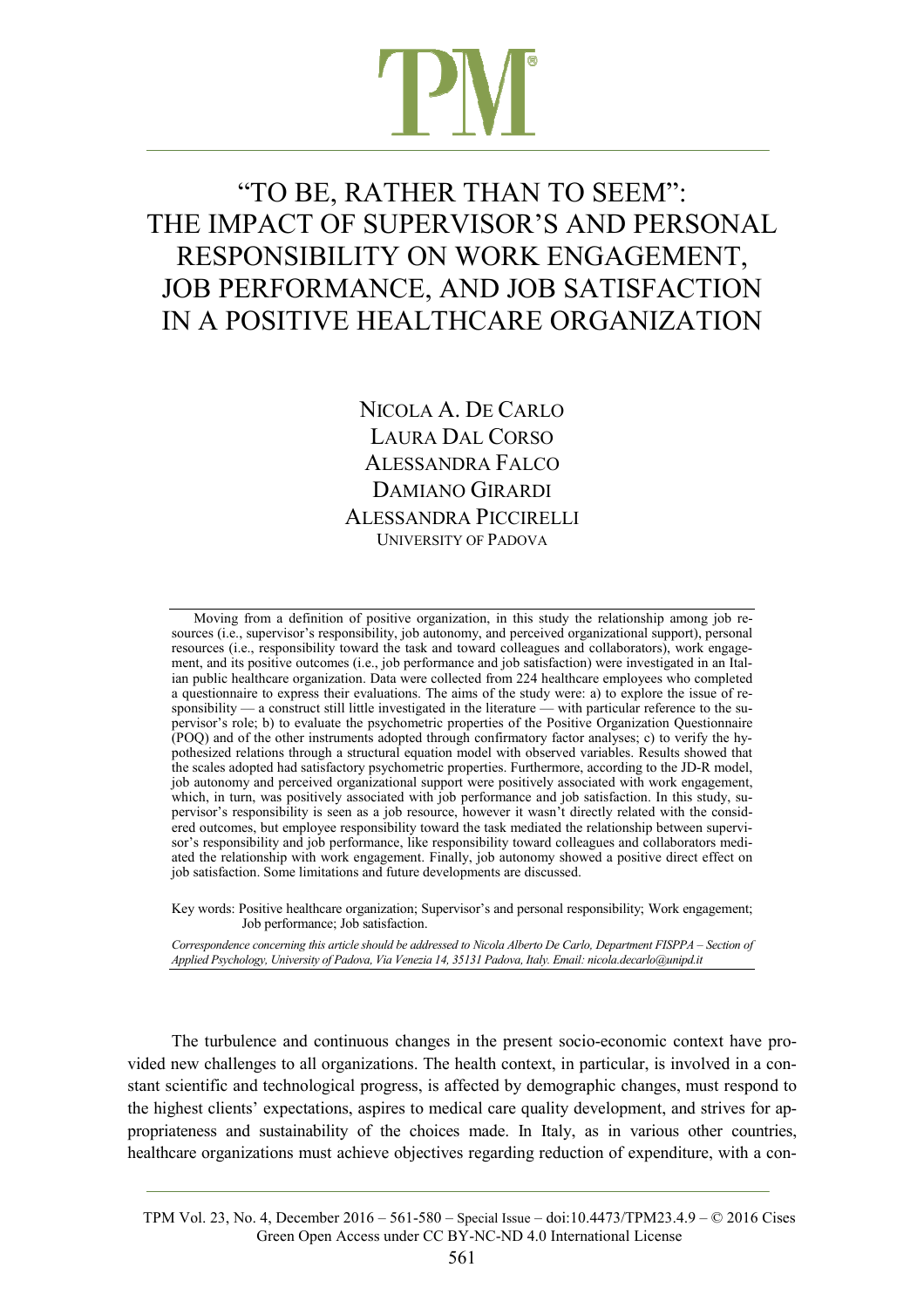

De Carlo, N. A., Dal Corso, L., Falco, A., Girardi, D., & Piccirelli, A. Positive healthcare organization: Supervisor's and personal responsibility

sequent increase of personnel workload, bureaucratic-related medical care activities, and highly demanding relationships with patients and their families (Randall & Williams, 2006; Scaccabarozzi, Limonta, & Amodio, 2016). Among the critical elements of healthcare services, an intrinsic risk of damage to the patient exists, because often clinical decisions are based on processes of technical-scientific mediation represented by the search for the best possible balance between potential risks of a medical-surgical treatment and benefits to the patient (Dal Corso, 2008). Anyway, essential characteristics of employees involved in providing healthcare services are the high degree of professionalism and the level of decisional and operational autonomy, given the exceptional nature of the service provided: health.

### THE POSITIVE ORGANIZATION

A real competitive advantage for organizations is human resources, their talents and their motivations (Burke & Cooper, 2005). Regarding this aspect, within the different theoretical and practical approaches, contributing to determine the positivity of an organization, positive psychology is defined as a "science of positive subjective experience, positive individual traits, and positive institutions" (Seligman & Csikszentmihalyi, 2000, p. 5). Positive psychology, which today occupies a prominent position in both academic and professional world, is an emerging movement endeavoring to shift the focus from the previous interest in disease, suffering, and pathology, to characteristics and predictors of good psychological functioning, as well as building positive abilities, in a perspective of prevention and development of potentialities and well-being (Di Sipio, Falco, Kravina, & De Carlo, 2012). Positive psychology is part of the wider domain of positive organizational scholarship (Cameron, Dutton, & Quinn, 2003; Cameron & Spreitzer, 2013), in which the term "positive" refers to the three characteristics of those organizations in which the dynamics of work appear in a positive way: *positive deviance* with reference to positive results and the processes making them attainable; *affirmative orientation*, relating to the strong points and the enhancement of constructive relations; *virtuousness and elevating processes*, namely doing good in addition to doing well. These characteristics can be described along a continuum from a negative, dysfunctional state, to a hoped-for and sought-after positive one. In particular, "at the extreme left [. . .] people experience illness, and organizations are unprofitable, ineffective, and inefficient. Quality is problematic and errors in production are customary. Unethical behaviors may be evident. Interpersonal relationships between people are often toxic [. . .] At the right end of the continuum [. . .] individuals in this condition might be characterized by vitality, flow, and flourishing in their work. Organizations might be characterized by thriving and contributing extraordinary value. They achieve not merely effectiveness but excellence. Virtuousness characterizes organizational practices. Quality is error-free, people honor one another" (Cameron & McNaughtan, 2015, p. 341).

In the concept of positive organizational scholarship several perspectives are combined: promotion of organizational development and job performance, organizational well-being, corporate social responsibility, as well as prevention of the risk of work-related stress. Possible actions entail the involvement of all of the stakeholders, inside and outside the organization (Dal Corso, Floretta, Falco, Benevene, & De Carlo, 2013; De Carlo, Dal Corso, Di Sipio, Scarcella, & Sorvillo, 2016). The organizations, therefore, must be deeply committed — beyond a logic of mere per-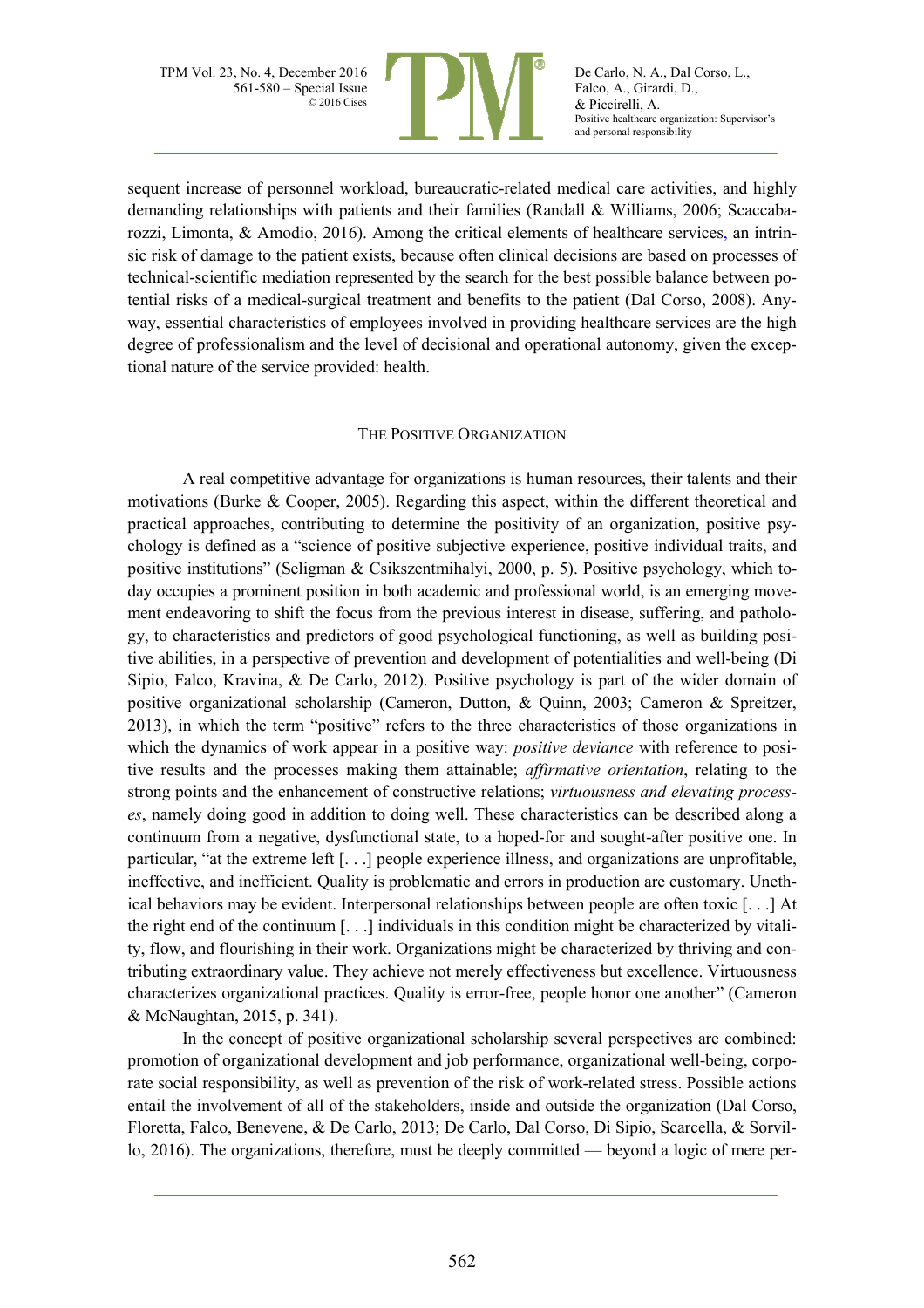

De Carlo, N. A., Dal Corso, L., Falco, A., Girardi, D., & Piccirelli, A. Positive healthcare organization: Supervisor's and personal responsibility

formance (unfortunately widespread in organizations fostering mostly external communication) in various dimensions, among which: global enhancement of working conditions, increase in job performance and quality of services provided, improvement of the organization image and reputation. To sum up, *they must be truly positive organizations, not making do with appearing to be so.*

If positive organizational scholarship is placed on a comprehensive level, a more specific application of positive psychology is positive organizational behavior (Luthans, 2002), a further orientation focusing on a positive approach to the development and management of human resources (Luthans & Youssef, 2007). In fact, positive organizational behavior "is concentrated on a more specific level (micro) in pursuit of the individual characteristics which form the basis of success, [...] it identifies, according to the principles of positive psychology, psychological abilities which can be measured, developed and managed in a purely organizational context" (Consiglio & La Mura, 2015, p. 94).

#### SUPERVISOR'S RESPONSIBILITY

A central element of positive organization is responsibility, defined as the commitment to performing tasks in which the person is a "subject capable of effectively assuming the responsibility" (Cottini, 2007, p. 118). This is in line with numerous authors, such as Drucker (2008) according to whom *strategic* responsibility, namely of *essential* importance for the organization, constitutes the essence of management, intended as being "responsible for the work of other people" (p. 4) as well as for "all the people who perform management tasks" (p. 7). The direct responsibility for achieving this result is an essential element of management distinguishing management from leadership, which does not necessarily imply the concept of responsibility. Placing attention on responsibility therefore involves the retrieval and enhancement of the managerial dimension alongside the leadership dimension, and clarifies the components of both aspects.

Within positive organization — in addition to the management dimension of supervisor's responsibility, essentially centered on strategic aspects — importance is given to employees' responsibility, namely a widespread, shared responsibility at different organizational levels (Donaldson-Feilder, Yarker, & Lewis, 2011). This responsibility, which comprises all of the employees, as well as supervisors (Mathieu, Fabi, Lacoursière, & Raymond, 2016), can be identified as responsibility toward the task and toward colleagues and collaborators.

The perspective of positive organization also promotes widening the concept of result from the exclusively technical-economic angle to the ethical/value-based one. The attention is aimed at "how" the result can be achieved in guaranteeing respect and valorization of the person, inside and outside the organization. These factors are today recognized as primary resources for the organization and as advantages for all of the stakeholders, in line with corporate social responsibility (Porter & Kramer, 2006): "the sharing of objectives, such as the quest for the most effective operational procedures and the prevention of dysfunctional behaviors, represents not only an antidote for the onset of problems but emerges as a constant element of 'antifragility', of continuous reinforcement of the system. Therefore a positive organization — knowing how to combine productivity, individuals' valorization, and corporate social responsibility — constitutes an element of development and progress" (De Carlo, Dal Corso, Marella, Girardi, & Mantovani, 2016, p. 73).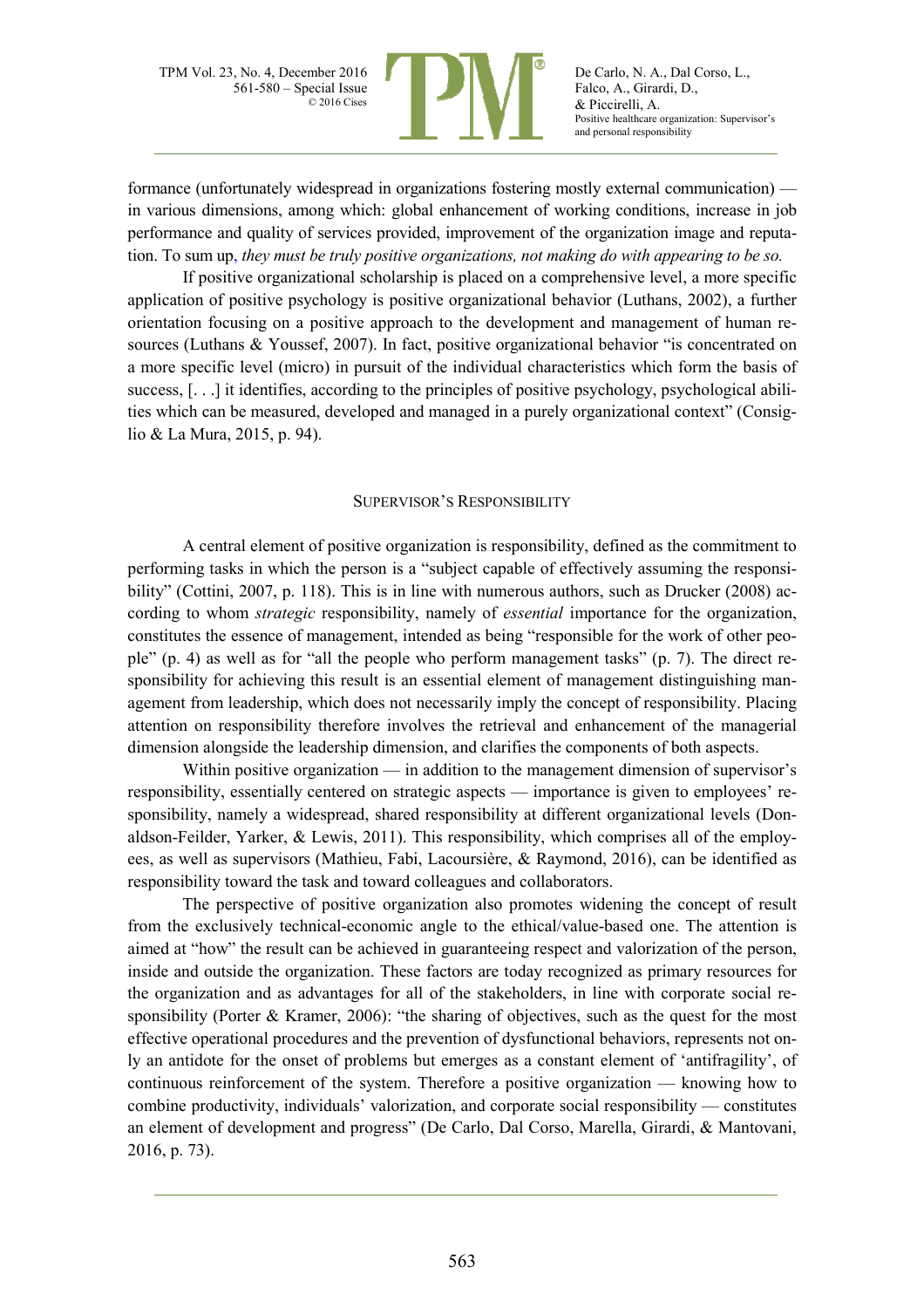

De Carlo, N. A., Dal Corso, L., Falco, A., Girardi, D., & Piccirelli, A. Positive healthcare organization: Supervisor's and personal responsibility

The issue of responsibility has been widely studied on a theoretical level in the philosophical domain (in relation to liberty and the consequences for others of one's actions), in the juridical and economic domain (with reference to the civil and criminal effects of behavior), but much less, as far as we know, on an empirical level in the work psychology domain, even though interesting research and application perspectives derive from this approach, proposed by Donaldson-Feilder, Yarker, and Lewis (2011). Among the most recent empirical studies on positive organization, two studies were conducted on employees' perception of supervisor's responsibility, as well as employees' perception of their own personal responsibility toward the task and toward colleagues and collaborators (Gigliodoro, 2016; Marangoni, 2016). The data obtained in these studies highlight a close relationship between the different dimensions of responsibility, work engagement, job performance, and job satisfaction. The main aim of this work is to study the role of responsibility — "emerging" and innovative construct in positive psychology — with particular reference to responsibility perceived by healthcare employees both in relation to the supervisor (essentially managerial in nature) and in relation to their own.

### WORK ENGAGEMENT

In the field of positive organization, one of the "hot topics" receiving growing attention with a wide range of consolidated literature is the work engagement concept (Meyers, van Woerkom, & Bakker, 2013). Work engagement is defined as "a positive, fulfilling, work-related state of mind characterized by vigor, dedication, and absorption" (Schaufeli, Salanova, González-Roma, & Bakker, 2002, p. 465). An engaged employee is active, enthusiastic about his/her job and absorbed by it. Work engagement not only leads to significant benefits for the employee and his/her well-being, but offers the organization an important competitive advantage.

The findings of studies in different organizational contexts show that engaged employees experience a greater number of positive emotions (Schaufeli & Van Rhenen, 2006), better physical and psychological health (Halbesleben, 2010; Rothbard, 2001), are more proactive in terms of activation and mobilization of new personal and job resources (Xanthopoulou, Bakker, Demerouti, & Schaufeli, 2007). In addition, organizations with more engaged employees have lower levels of absenteeism and turnover (Bakker & Schaufeli, 2008), stronger organizational commitment (Hakanen, Bakker, & Schaufeli, 2006), better performance (Barbieri, Dal Corso, Di Sipio, & De Carlo, 2016; Schaufeli, Taris, & Bakker, 2006; Shimazu, Schaufeli, Kamiyama, & Kawakami, 2015), higher levels of organizational productivity (Xanthopoulou, Bakker, Demerouti, & Schaufeli, 2009), as well as greater customer satisfaction (Salanova, Agut, & Peiró, 2005).

In healthcare organizations, providing good performance in terms of high quality care and satisfying clients' expectations is a fundamental objective which requires, apart from adequate technological instruments, motivated and engaged personnel. A study by D'Ettore and Greco (2015) highlights the fact that employees in the Italian healthcare system are exposed to considerable work-related stress (see also Girardi et al., 2015), one of the main antecedents of burnout (Dyrbye & Shanafelt, 2011; Maslach & Leiter, 1997). Because work engagement is considered the "positive antipode of burnout," understanding which factors are relevant to enhancing it serves in promoting both healthcare employees' well-being, health and motivation, and positive outcomes to healthcare organizations.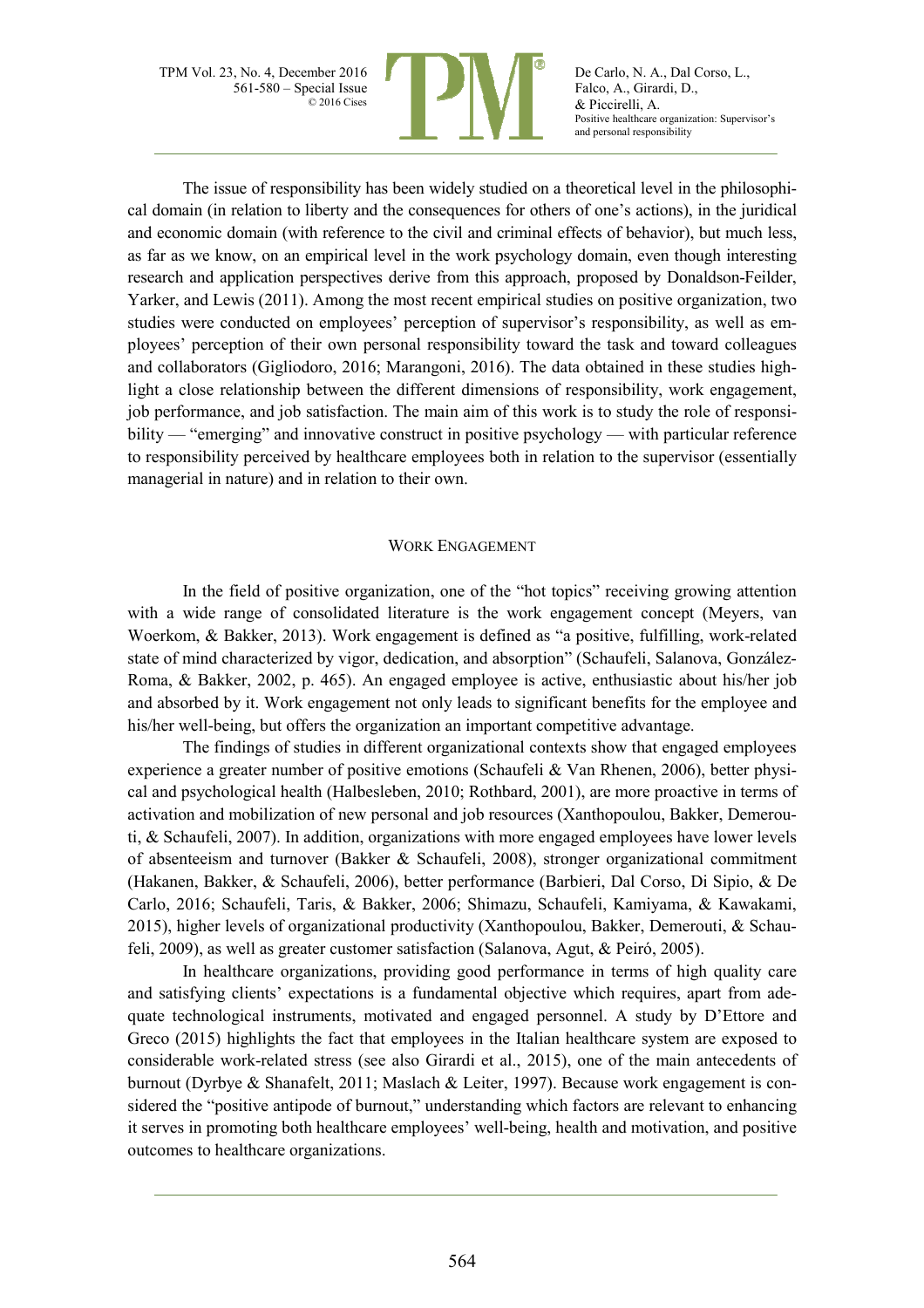

De Carlo, N. A., Dal Corso, L., Falco, A., Girardi, D., & Piccirelli, A. Positive healthcare organization: Supervisor's and personal responsibility

Some research carried out in the healthcare setting has shown the positive effects deriving from having engaged employees. Higher levels of work engagement are associated with higher scores of well-being in healthcare employees (Laschinger  $\&$  Finegan, 2005) and patients' satisfaction (Ram, Barghavi, & Prabhakar, 2011). Moreover, work-engaged employees exhibit better work ability (Mache, Danzer, Klapp, & Groneberg, 2013), and fewer medical errors (Prins et al., 2009). Finally, healthcare organizations with higher levels of engagement provide high quality service and have better financial performance (Lowe, 2012; West, Dawson, Admasachew, & Topakas, 2011).

### THEORETICAL FRAMEWORK

One of the most useful models to define specific intervention programs for employees is the Job Demands-Resources (JD-R) model (Bakker & Demerouti, 2007; Demerouti, Bakker, Nachreiner, & Schaufeli, 2001; Schaufeli & Bakker, 2004; Schaufeli & Taris, 2014). The JD-R model is the most popular approach in empirical research because of its flexibility and ability to adapt to the context under investigation (Bakker & Demerouti, 2016).

The JD-R model can be applied in all work environments and offers a conceptual framework in which all job characteristics can be modeled using two different categories — job demands and job resources. *Job demands* refer to those aspects of work — physical, psychological, social, and organizational — which require an effort from the employee and therefore can be associated with costs of a physical and/or psychological nature, such as strain and burnout. *Job resources*, instead, are those aspects of work — physical, psychological, social, and organizational — capable of reducing the costs associated with demands and favoring the achievement of goals and personal growth (Demerouti et al., 2001; Schaufeli & Bakker, 2004).

These two categories of work characteristics can trigger two different psychological processes. High work demands (e.g., role ambiguity, workload) and low work resources (e.g., lack of job control) lead to experiences of burnout and, as a result, conditions of disease and health problems (energy or health impairment process). The presence of high work resources favors work engagement, which, in turn, promotes positive organizational outcomes of performance and commitment (motivational process).

Job resources assume both an intrinsic and extrinsic motivational role. In the former case they promote personal growth and development by satisfying basic human needs, such as the need to feel competent and autonomous (Deci & Ryan, 2000); in the latter case, they are functional in reaching work objectives by encouraging commitment and ability in performing the tasks (Meijman & Mulder, 1998).

In addition to job resources, the JD-R model also considers personal resources referring to positive self-evaluation and successfully impacting employees' organizational context. Personal resources foster individual growth and goals accomplishment. Furthermore, according to Schaufeli and Taris (2014), personal resources could mediate the relationship between job resources and well-being.

Several cross-sectional studies provided strong evidence for the JD-R model in different work contexts using different sets of job demands and job resources (Bakker, Demerouti, & Euwema, 2005; Hansez & Chmiel, 2010; Hu, Schaufeli, & Taris, 2011; Llorens, Bakker, Schaufeli, & Salanova, 2006).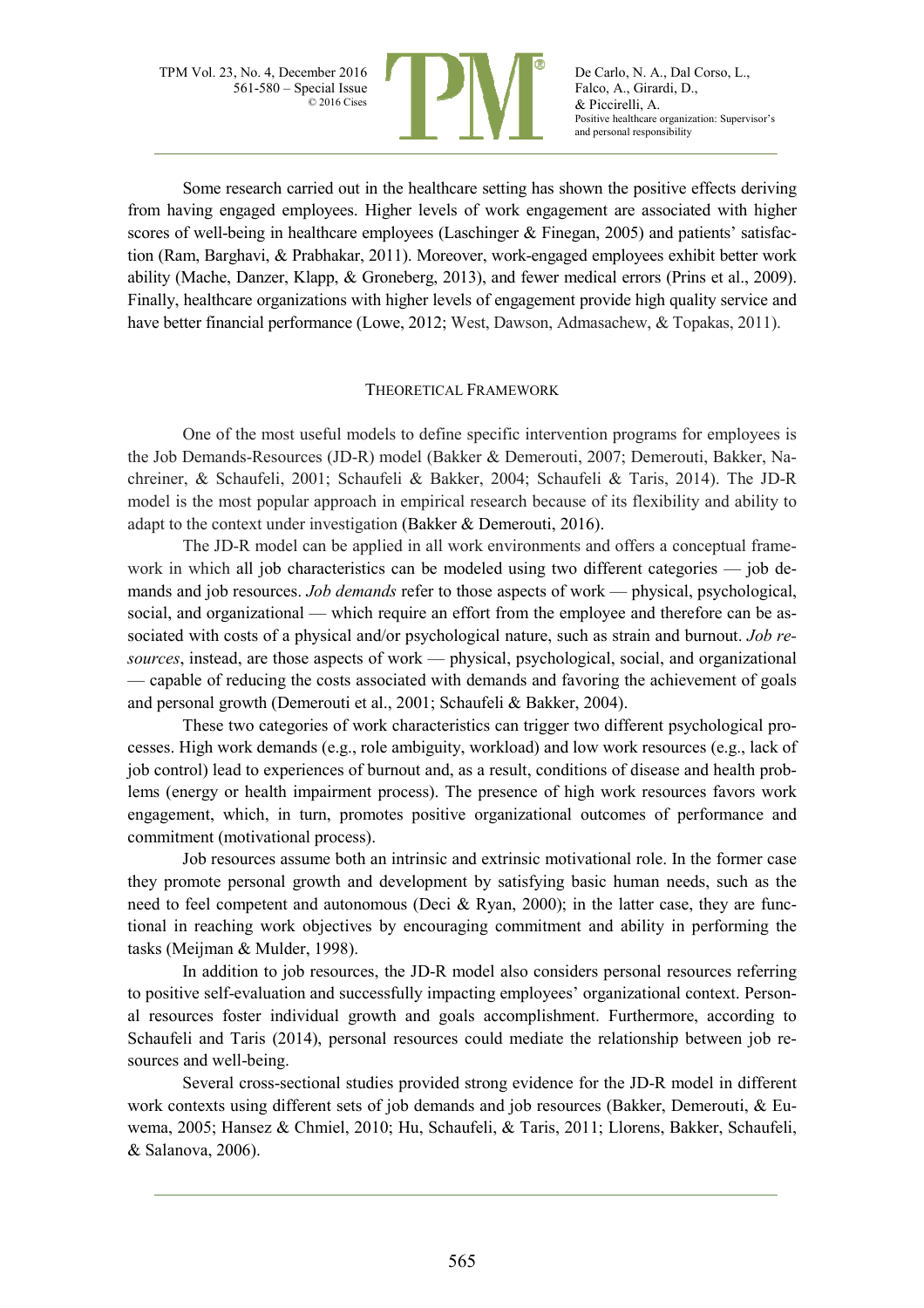

De Carlo, N. A., Dal Corso, L., Falco, A., Girardi, D., & Piccirelli, A. Positive healthcare organization: Supervisor's and personal responsibility

The relevant literature has evidenced that multiple factors act as antecedents of job performance and job satisfaction. Therefore this research aims to study the role of the two wellconsolidated *job resources* — job autonomy and perceived organizational support — to promote the motivational process of work engagement and its positive organizational consequences (job performance, job satisfaction) in the healthcare domain. From this starting point the study proceeds to evaluate the role of supervisors' responsibility perceived by healthcare employees (*job resource*), and this represents an innovative element in the applications of the JD-R model. Moreover, the role of healthcare employees' responsibility toward the task and toward colleagues and collaborators (*personal resources*) in fostering the motivational process of work engagement and its positive consequences is investigated.

# Job Resources and Work Engagement

As already mentioned, in the JD-R model domain, one of the most effective ways of increasing work engagement is to increase the presence of organizational resources (Christian, Garza, & Slaughter, 2011). The positive relation between job resources and work engagement has been underlined in numerous studies (for a meta-analysis, see Halbesleben, 2010). From the research carried out, several job resources emerge showing a positive relation with work engagement: social support, feedback, supervisory coaching (Schaufeli & Bakker, 2004), job control, value fit, and rewards (Koyuncu, Burke, & Fiksenbaum, 2006), job control and organizationbased self-esteem (Mauno, Kinnunen, & Ruokolainen, 2007).

In our study we consider job autonomy and perceived organizational support as traditional job resources. Job autonomy refers to the margin of decisional discretion that an employee can exert in his/her work duties, in relation to the possibility of both controlling and planning work autonomously, and implementing and enhancing personal abilities and expertise (Karasek & Theorell, 1990; Liu, Spector, & Jex, 2005). The role of job autonomy in fostering work engagement has been confirmed in numerous studies (Bakker & Geurts, 2004; Salanova et al., 2005). In a longitudinal study in healthcare (Mauno et al., 2007), job autonomy showed the strongest positive relation with all three dimensions of work engagement. Considering that its motivational role in the JD-R model is clear and recognized, we expect a positive relation between job autonomy and work engagement.

H1a: job autonomy is positively associated with work engagement.

The perception of organizational support regards the evaluation or belief of how much the organization takes care of employees' well-being and values their work (Eisenberger, Huntington, Hutchison, & Sowa, 1986; Rhoades & Eisenberger, 2002). This reflects the quality of the exchange relation between the employee and the organization (Cropanzano & Mitchell, 2005).

In accordance with the theories of social exchange and reciprocity (Social Exchange Theory), the perception of being supported by the organization stimulates the employee to be more intensely engaged (Eisenberger, Armeli, Rexwinkel, Lynch, & Rhoades, 2001). Work engagement and other positive job outcomes indeed represent possible ways an employee may follow to repay the benefits obtained by the organization (Karatepe, 2011; Saks, 2006). Over the years various studies have confirmed the positive relation between positive organizational support and different positive outcomes, such as job performance and job satisfaction (Riggle, Edmondson, & Hansen, 2009).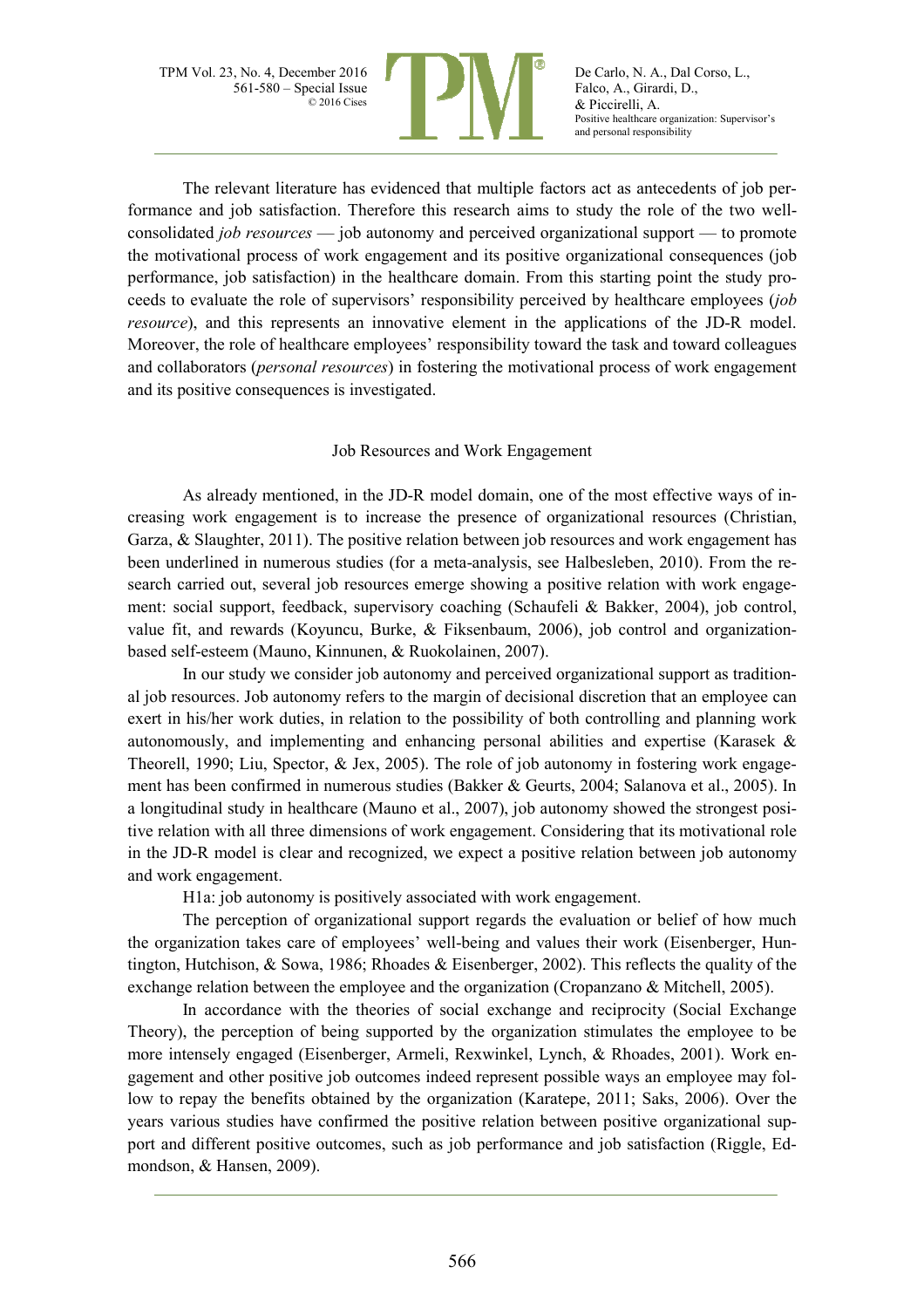

De Carlo, N. A., Dal Corso, L., Falco, A., Girardi, D., & Piccirelli, A. Positive healthcare organization: Supervisor's and personal responsibility

Employees who feel sustained and supported by their organization are more likely to invest their cognitive, emotional, and physical resources in the performance of their work tasks in terms of vigor, dedication, and absorption. This is in line with the findings of several studies showing a positive relation between perceived organizational support and work engagement (Rich, Lepine, & Crawford, 2010; Saks, 2006; Thirapatsakun, Kuntonbutr, & Mechinda, 2014). Also in the healthcare setting, perceived organizational support emerges as an important factor associated with work engagement (Brunetto et al., 2013). We therefore hypothesize a positive relation between perceived organizational support and work engagement.

H1b: perceived organizational support is positively associated with work engagement.

# Work Engagement, Job Performance, and Job Satisfaction

As already mentioned, work engagement is positively associated with better job performance and greater job satisfaction. In our study, therefore, we decided to consider job performance and job satisfaction as outcomes of work engagement. Job performance reflects how well an individual performs the duties required by the job; it includes both the behavioral aspect of action, and that of judgment and evaluation (Borman & Motowidlo, 1997; Campbell, McCloy, Oppler, & Sager, 1993).

As it is well known, engaged employees are characterized by energy, motivation, and involvement. They are fully engaged in the performance of their work duties and in reaching their objectives; they maintain high commitment even in difficult moments; they better adapt to changes in their work duties. They show greater flexibility and initiative. Their investment of cognitive, emotional, and physical energy is reflected in better job performance (Parker & Griffin 2011). In addition, employees with higher scores of work engagement show a greater proactivity at work (Salanova & Schaufeli 2008), greater dynamism (Demerouti, Cropanzano, Bakker, & Leiter 2010); they dedicate themselves with greater intensity to their tasks also for a long time (Bakker, 2011), and perform more extra-role behaviors (Bakker & Schaufeli, 2008).

Several studies have shown a positive relation between work engagement and job performance (Bakker & Bal, 2010; Gorgievski, Bakker, & Schaufeli, 2010; Rich et al., 2010; Shimazu et al., 2015). Fewer studies have however been conducted in health services. In a study by Prins and colleagues (2009), more engaged doctors made significantly fewer mistakes in medical practice, and, in a study by Laschinger and Leiter (2006), engaged nurses obtained safer patient outcomes. Moreover, a recent study among healthcare professionals highlights how JD-R interventions (aimed at increasing job crafting and personal resources) foster work engagement and also self-rated performance (van Wingerden, Bakker, & Derks, 2016). We, therefore, hypothesize a positive relation between work engagement and job performance.

H2a: work engagement is positively associated with job performance.

Job satisfaction can be defined as a "positive evaluative judgment one makes about one's job or job situation" (Weiss, 2002, p. 175). Despite similarities, job satisfaction and work engagement are different. Job satisfaction is a passive description that the employee makes about his/her work conditions (e.g., "I am happy with my salary"); work engagement, instead, is a description of individual work experience and is characterized by greater activation (e.g., "At my job I feel strong and vigorous"). The degree to which a person engage him/herself (work en-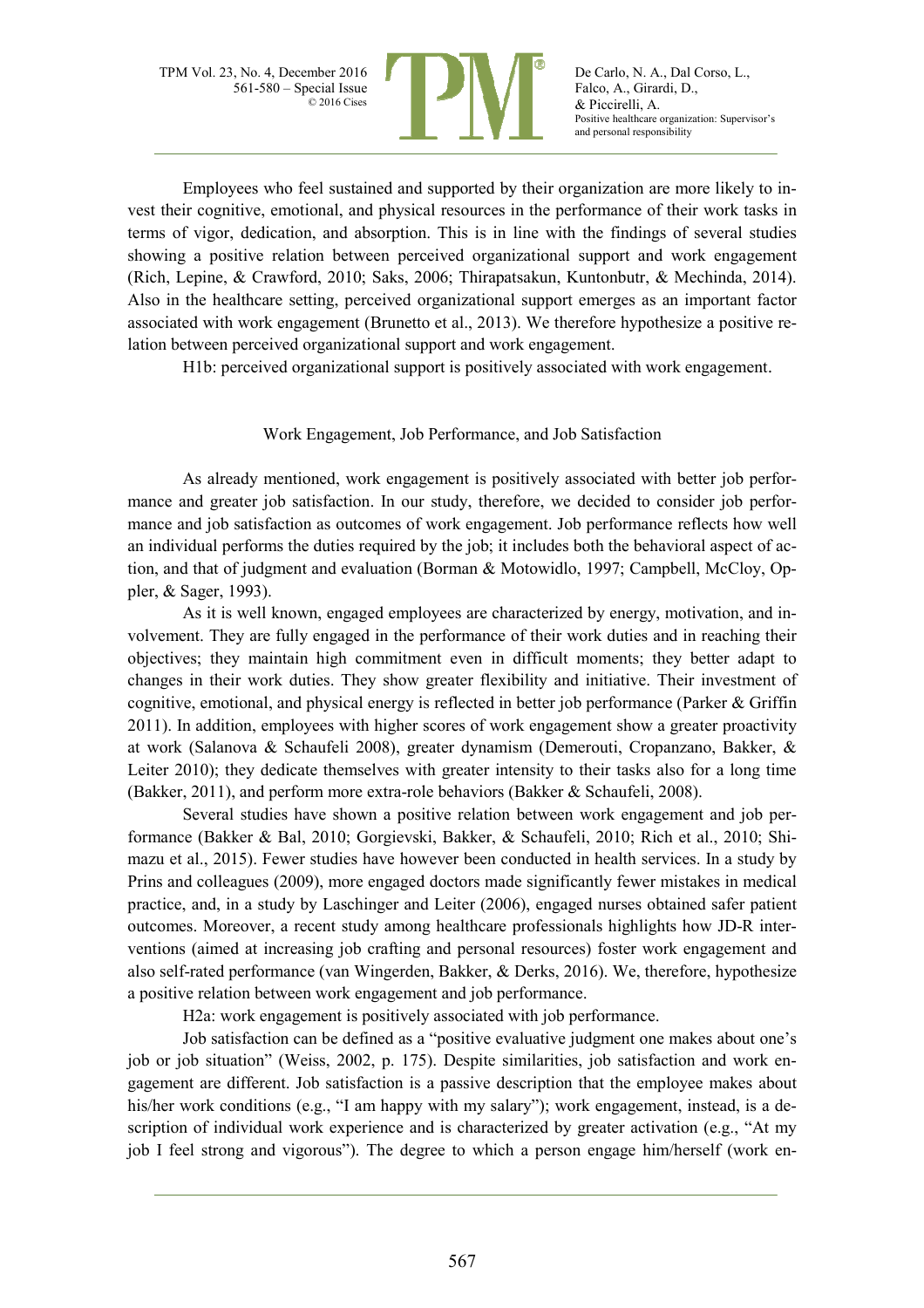

gagement) is a different concept from the degree to which a person is satisfied with his/her job (Christian et al., 2011; Macey & Schneider, 2008).

Generally, employees with high work engagement tend to consider their job interesting, significant, and a source of positive emotions; this positive emotional experience is likely to increase job satisfaction (Fisher, 2000). Previous studies have found a positive relation between work engagement and job satisfaction (Alarcon & Edwards, 2011; Karatepe, 2011; Saks, 2006; Shimazu et al., 2015). A higher work engagement level has led to greater job satisfaction in a specific sample of nurses (Giallonardo, Wong, & Iwasiw, 2010); Simpson (2009) also found a positive correlation between work engagement and job satisfaction in a study on nurses working in surgery. Thus, we hypothesize a positive relation between work engagement and job satisfaction.

H2b: work engagement is positively associated with job satisfaction.

Supervisor's Responsibility, Employees' Responsibility toward the Task, toward Colleagues and Collaborators, and Work Engagement

The importance of the supervisor's role is widely represented in the literature also in relation to the diffusion of the main characteristics of the positive organization. It is well known, in fact, that the supervisor can have a significant influence on coworkers (Gilbreath, 2006; Gilbreath & Benson, 2004; Karimi, 2008; Karimi, Karimi, & Nouri, 2011; Karimi & Nouri, 2009; Rhoades Shanok, Roch, & Mishra, 2012) in terms of job satisfaction (Rukh, Choudhary, & Abbasi, 2015), innovative behavior and change (Vipra & Kamalanabhan, 2013), withdrawal behaviors and presenteeism (Gilbreath & Karimi, 2012).

Above all for "white collar workers," the supervisor is the human factor with most influence on the workplace, both for collaborators and colleagues, and, therefore, for the organization: employees who experience supervisor's positive behaviors show better job performance and greater satisfaction, whereas negative behaviors by supervisors are associated with worse outcomes.

In general, supervisors are instrumental for proactive job management. They can: manage and communicate, in an appropriate manner, present and future activities; constantly monitor workload of individual workers and the team; intervene to prevent and solve difficult situations; foster harmony between work and private life. The supervisor should be a person of integrity (namely fair, reliable, approachable, empathetic, capable of recognizing both others' merits and one's own mistakes), respectful toward colleagues and collaborators, on the whole, a *fully responsible* person (Donaldson-Fielder et al., 2011).

Work engagement can also be described as being concentrated on what one is doing, having a positive consideration of oneself at work and within the organization, being involved and knowing how to involve others in positive values, in accordance with the goals of the organization (Lewis, Donaldson-Feilder, & Tharani, 2011). Consequently, an essential aspect of the supervisor's activity is to ensure and support employees' work engagement, promoting and diffusing a positive culture oriented to *full responsibility* toward the task and toward colleagues and collaborators. As already stated, therefore, our study includes the evaluation, among job resources, of supervisor's responsibility, hypothesizing a positive relation between this characteristic and employees' perception of their responsibility toward the task and toward colleagues and collaborators (personal resources).

H3a: supervisor's responsibility is positively associated with responsibility toward the task.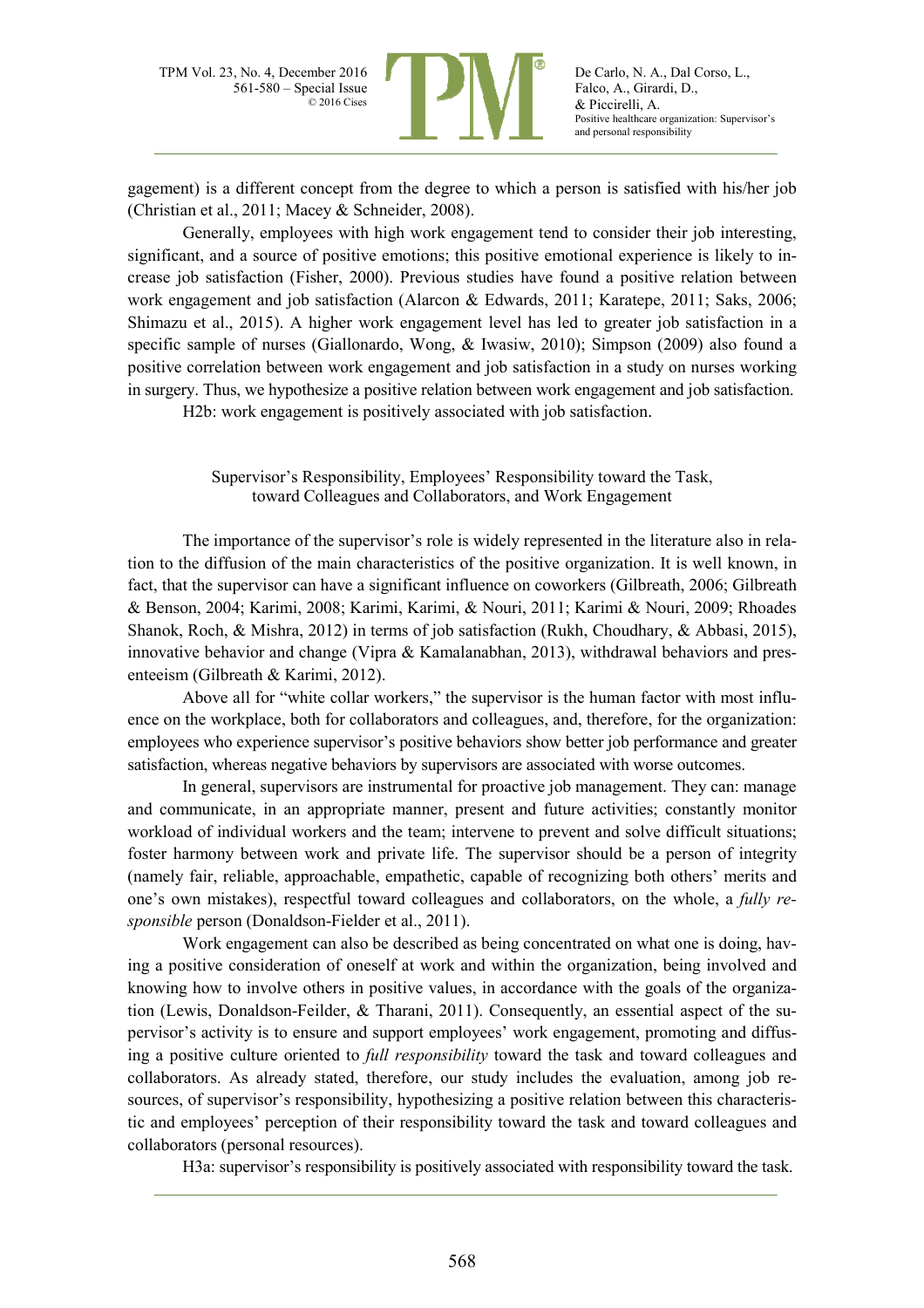

De Carlo, N. A., Dal Corso, L., Falco, A., Girardi, D., & Piccirelli, A. Positive healthcare organization: Supervisor's and personal responsibility

H3b: supervisor's responsibility is positively associated with responsibility toward colleagues and collaborators.

A positive relation is, moreover, hypothesized between supervisor's responsibility, responsibility toward the task and responsibility toward colleagues and collaborators, and work engagement.

H3c: supervisor's responsibility is positively associated with work engagement.

H4a: responsibility toward the task is positively associated with work engagement.

H4b: responsibility toward colleagues and collaborators is positively associated with work engagement.

Finally, we propose to test the mediating role performed by employees' responsibility toward the task and employees' responsibility toward colleagues and collaborators between supervisor's responsibility and work engagement.

H5a: responsibility toward the task mediates the relationship between supervisor's responsibility and work engagement.

H5b: responsibility toward colleagues and collaborators mediates the relationship between supervisor's responsibility and work engagement.

#### **METHOD**

#### Participants and Procedure

The study involved 224 healthcare employees in an Italian public healthcare organization. They were informed in advance by the management, and participated voluntarily in a study about positive organization. Participants completed a self-report questionnaire, aimed to determine perceived responsibility, job resources, in terms of job autonomy and perceived organizational support, work engagement, job performance, and overall job satisfaction. Seventeen participants had extensive missing data (i.e., more than 50% of items missing in a given scale; Hawthorne & Elliott, 2005), and were therefore excluded from subsequent analyses. Accordingly, the final sample comprised 207 participants for hypothesis testing. This sample consisted of 147 women (71%) and 57 men (27.5%; three missing data, 1.5%). The majority of the respondents were aged between 30 and 50 years (60.8%), 31.9% were older than 50 years, and 6.8% were younger than 30 years (one missing data, 0.5%). Regarding the position held, they were doctors, nurses, and healthcare administrative staff (seven missing data, 3.4%). Most respondents (87.9%) had a permanent contract (two missing data, 1%) and 92.8% were employed full-time (four missing data, 1.9%).

#### Measures

In order to assess the constructs under investigation, the following self-report measures were used.

*Supervisor's responsibility and responsibility toward the task and toward colleagues and collaborators* were assessed using the Positive Organization Questionnaire (POQ) an instrument developed by some authors of this study (De Carlo, Dal Corso, & De Carlo, 2015). The scale is composed of 16 items and measures three distinct, but related, dimensions, namely, supervisor's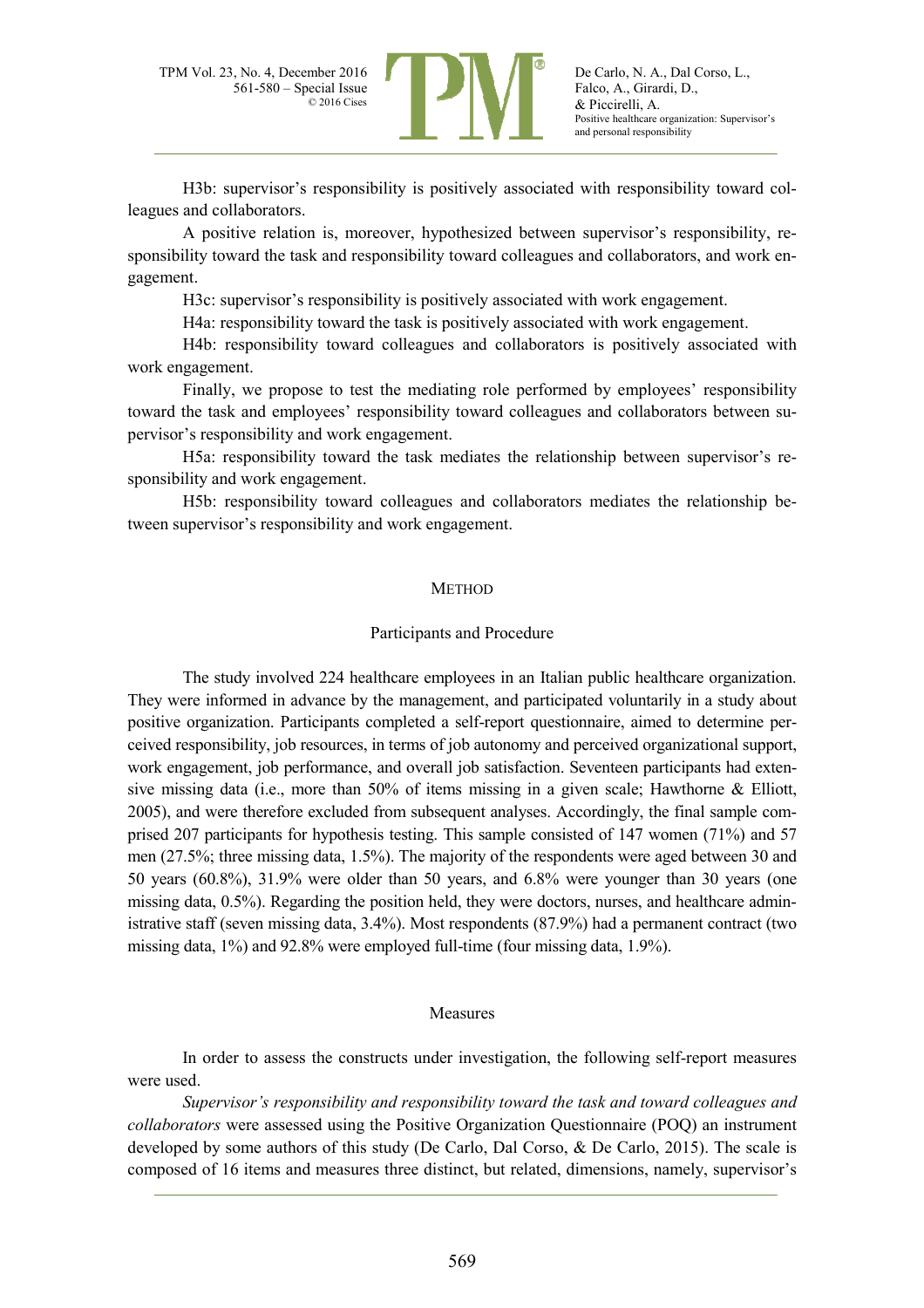

responsibility (eight items; e.g., "My supervisor always feels responsible to collaborate with others in order to improve our work"); responsibility toward the task (three items; e.g., "I always try to do my work in due time"); and responsibility toward colleagues and collaborators (five items; e.g., "I am committed to solving conflicts promptly in my work"). Respondents are asked to indicate their degree of agreement/disagreement on a 6-point scale, from 1 (*strongly disagree*) to 6 (*strongly agree*). This instrument was previously validated in a sample of 537 Italian employees, and showed good psychometric properties, in terms of both convergent and discriminant validity (Marangoni, 2016).

*Job autonomy* was assessed using two items taken from the O<sub>u</sub>-Bo test (see De Carlo, Falco, & Capozza, 2008). The 6-point response scale ranged from 1 (*strongly disagree*) to 6 (*strongly agree*). A sample item is "My job allows me to plan autonomously my tasks."

*Perceived organizational support* was measured using three items taken from the Q<sub>u</sub>-Bo test (De Carlo et al., 2008). The 6-point response scale ranged from 1 (*strongly disagree*) to 6 (*strongly agree*). A sample item is "The organization pays attention to my requests and my personal needs."

*Work engagement* was assessed with three items taken from the Utrecht Work Engagement Scale (UWES-9; Schaufeli, Bakker, & Salanova, 2006). The 6-point response scale ranged from 1 (*strongly disagree*) to 6 (*strongly agree*). A sample item is "I am enthusiastic about my job."

*Job performance* was measured using two items. The first item is: "Please indicate to what extent your work goals were reached during the last year." The response scale ranged from 10% to 100%. The second item is: "How do you rate your job performance during the last year?". The response scale ranged from 1 to 10.

*Job satisfaction* was assessed using the following item: "Overall, how satisfied are you with your job?" The 6-point response scale ranged from 1 (*very dissatisfied*) to 6 (*very satisfied*).

### Statistical Analyses

The hypothesized relations were tested by estimating a structural equation model with observed variables (path analysis), using LISREL 8.80 (Jöreskog & Sörbom, 2006). Because most of the observed variables were not normally distributed, the robust maximum likelihood was adopted as the estimation method. Therefore, in order to assess model fit, the scaled Satorra-Bentler chi-square test  $(BB\chi^2)$  was used. A model shows a good fit to data if the  $SB\chi^2$  is nonsignificant. Three additional fit indices were considered: the root mean square error of approximation (RMSEA), the comparative fit index (CFI), and the standardized root mean square residual (SRMR). According to Schermelleh-Engel, Moosbrugger, and Müller (2003), values close to or smaller than .08 for RMSEA, values close to or greater than .95 for CFI, and values close to or smaller than .10 for SRMR indicate an acceptable fit.

Prior to testing the hypothesized structural model, two confirmatory factor analyses (CFAs) were carried out to evaluate the psychometric properties of the instruments adopted in this study. A first CFA investigated the factor structure of the POQ in the present sample. The hypothesized model included 16 indicators and three latent factors. The fit indices showed an acceptable fit of the theoretical model to the data,  $SB\chi^2(100) = 188.36$ ,  $p < .01$ ; RMSEA = .069;  $CFI = .969$ ; SRMR = .076 (the covariance between the measurement errors of two items was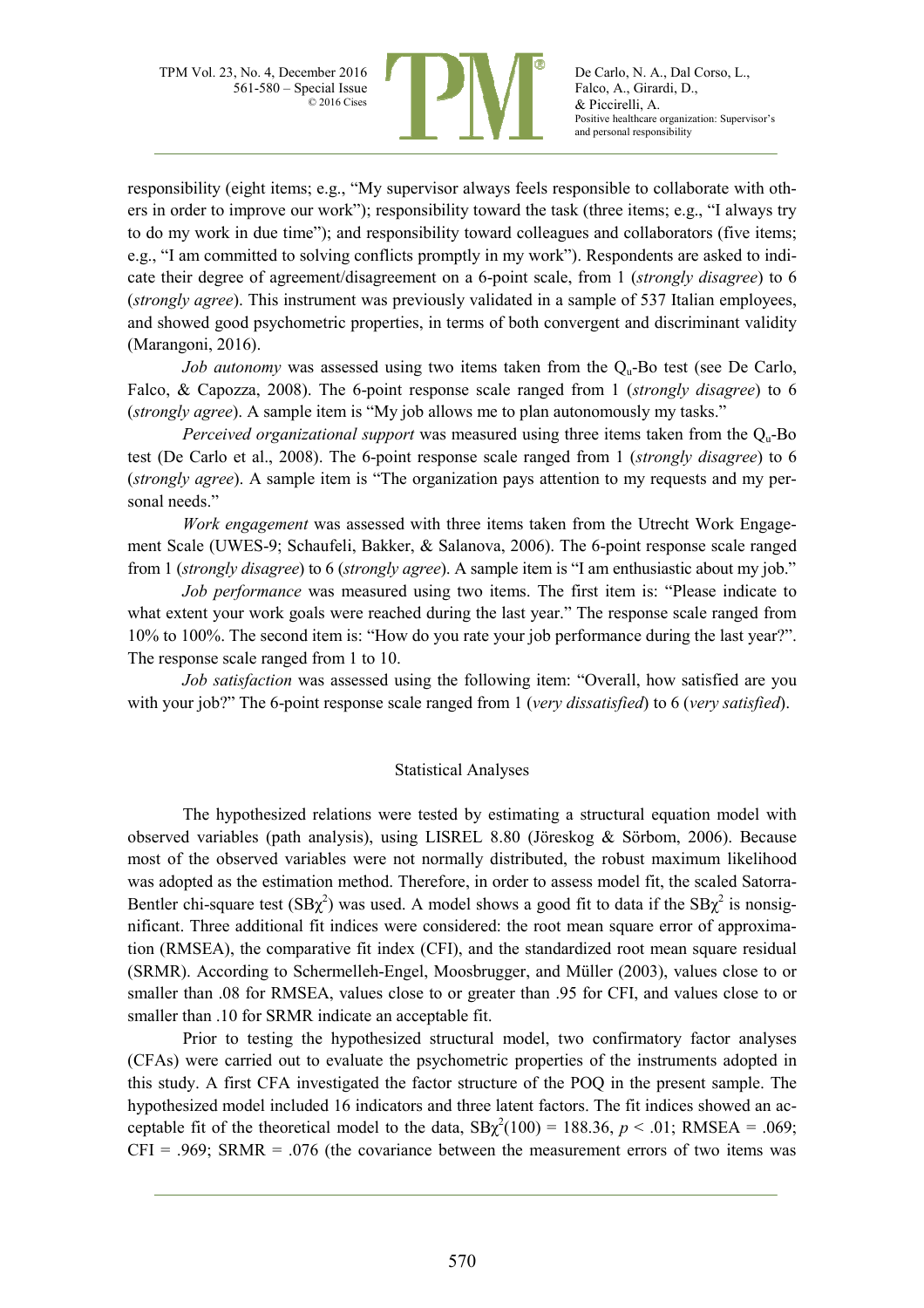

De Carlo, N. A., Dal Corso, L., Falco, A., Girardi, D., & Piccirelli, A. Positive healthcare organization: Supervisor's and personal responsibility

freely estimated, since in this sample of healthcare employees these items were considered to have a similar meaning). All items loaded substantially on their respective factor, with a mean standardized factor loading of .71. Moreover, the correlations between latent factors ranged from .61 to .75, suggesting that the scale items reflect different constructs. A second CFA involved the other instruments adopted in the present study. The hypothesized model included 10 indicators and four latent factors, namely, job autonomy, perceived organizational support, work engagement, and job performance. The fit indices showed a good fit to data in the present sample,  $SB\chi^2(29) = 35.16, p = .20$ ; RMSEA = .034; CFI = .993; SRMR = .040. All items loaded substantially on the respective factor, with a mean standardized factor loading of .77. Moreover, the correlations between latent factors ranged from .25 to .77, suggesting that the scale items reflect different constructs. Overall, the instruments showed good psychometric properties, in terms of both convergent and discriminant validity.

The hypothesized structural model was then tested. On the basis of the JD-R model, job resources (i.e., job autonomy and perceived organizational support) were the independent variables, work engagement was the mediator (as the literature shows, Bakker & Demerouti, 2016; Schaufeli & Taris, 2014), whereas both job performance and job satisfaction were the dependent variables. Supervisor's responsibility was modeled as an additional independent variable. The relationship between supervisor's responsibility and work engagement was mediated by both employee responsibility toward the task and responsibility toward colleagues and collaborators (see Figure 1).



The hypothesized theoretical model.

In order to test the significance of two specific indirect effects (MacKinnon, 2008) of supervisor's responsibility on work engagement (through responsibility toward the task and responsibility toward colleagues and collaborators, respectively), 95% asymmetric confidence intervals were computed, based on the distribution of product method (RMediation package for R; Tofighi & MacKinnon, 2011). If the confidence intervals do not contain zero, a significant mediation is supported (MacKinnon, Cheong, & Pirlott, 2012).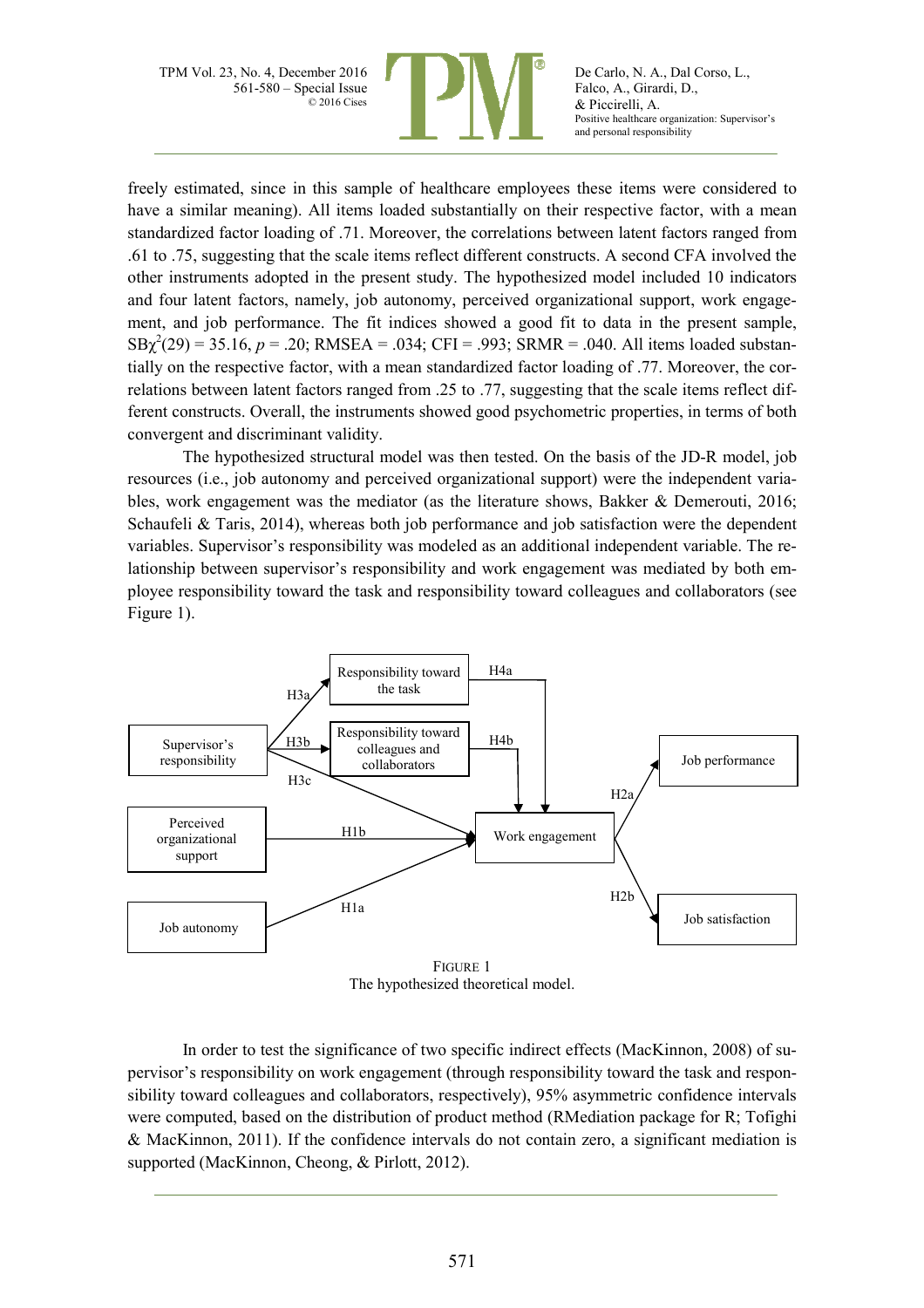

Before analyzing data, missing values were estimated using the person-mean substitution approach (Downey & King, 1998). As already pointed out, participants with more than 50% of missing items in a given scale were excluded from subsequent analyses (Hawthorne & Elliott, 2005). Next, in the final sample  $(N = 207)$ , missing values within a given scale were replaced by the mean of each individual's completed items in that scale (person-mean imputation; Bono, Ried, Kimberlin, & Vogel, 2007; Downey & King, 1998). Overall, 64 missing values (1.15%) were imputed.

#### **RESULTS**

Means and standard deviations of the different scales adopted in the present study are reported in Table 1.

| TABLE 1 |                                                      |
|---------|------------------------------------------------------|
|         | Means and standard deviations of the study variables |

|                                                    | M     | SD   |
|----------------------------------------------------|-------|------|
| Responsibility toward the task                     | 4.74  | 0.64 |
| Responsibility toward colleagues and collaborators | 4.72  | 0.67 |
| Supervisor's responsibility                        | 3.88  | 1.07 |
| Job autonomy                                       | 4.16  | 0.96 |
| Perceived organizational support                   | 2.79  | 1.10 |
| Work engagement                                    | 4 3 2 | 1.03 |
| Job performance                                    | 7.71  | 1.31 |
| Job satisfaction                                   | 4.69  | 0.95 |
|                                                    |       |      |

In order to test the hypothesized relationships, a first path analysis model (Model 1, see Figure 1) was estimated. The fit indices showed an acceptable fit to data at least considering CFI and SRMR,  $SB\chi^2(14) = 35.08$ ,  $p < .01$ ; RMSEA = .086; CFI = .973; SRMR = .085. In this model, both job autonomy ( $\gamma = .35$ ,  $p < .001$ ) and perceived organizational support ( $\gamma = .25$ ,  $p < .001$ ) were positively associated with work engagement. Therefore, H1a and H1b were supported. Additionally, work engagement was positively associated with both job performance ( $\beta = 0.36$ ,  $p <$ .001) and job satisfaction ( $\beta$  = .59,  $p < .001$ ). Consequently, H2a and H2b were supported. Regarding supervisor's responsibility, it was positively associated with both responsibility toward the task ( $\gamma$  = .39, *p* < .001) and responsibility toward colleagues and collaborators ( $\gamma$  = .55, *p* < .001). However, supervisor's responsibility was not directly associated with work engagement. Therefore, H3a and H3b were supported, whereas H3c was not. Responsibility toward colleagues and collaborators was positively associated with work engagement  $(\beta = .27, p < .01)$ , whereas responsibility toward the task was not. Consequently, H4b was supported, whereas H4a was not. The 95% asymmetric confidence interval for the indirect effect of supervisor's responsibility on work engagement through responsibility toward colleagues and collaborators did not contain zero; the unstandardized point estimate was  $= .14$ ; 95% CI [.04, .25]. Thus, we can conclude that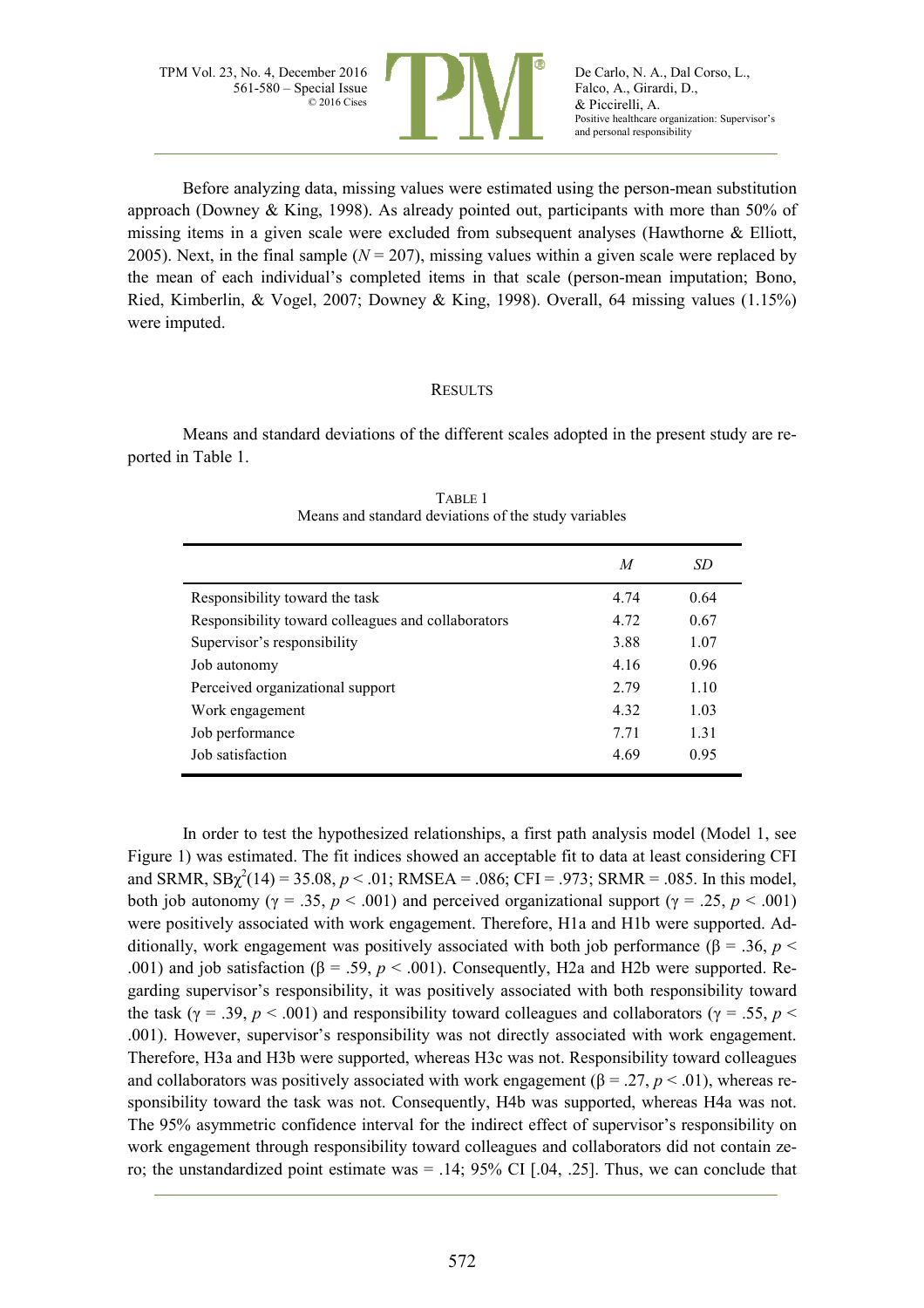

De Carlo, N. A., Dal Corso, L., Falco, A., Girardi, D., & Piccirelli, A. Positive healthcare organization: Supervisor's and personal responsibility

responsibility toward colleagues and collaborators mediates the relationship between supervisor's responsibility and work engagement. However, the 95% asymmetric confidence interval for the indirect effect of supervisor's responsibility on work engagement via responsibility toward the task included zero; the unstandardized point estimate was  $= .02$ ; 95% CI  $[-.04, .09]$ . Thus, responsibility toward the task was not a mediator of the relationship between supervisor's responsibility and work engagement. Overall, H5b was supported, whereas H5a was not.

Next, in order to obtain a more parsimonious solution, an additional model (Model 2) was estimated, in which the two nonsignificant paths (the path linking supervisor's responsibility to work engagement and that linking responsibility toward the task to work engagement) were fixed to zero. Additionally, inspection of the modification indices suggested that model fit might be improved if two structural path were estimated freely — the relationship between job autonomy and job satisfaction, and the relationship between responsibility toward the task and job performance. Model 2 is represented in Figure 2.



FIGURE 2 The final model (Model 2).

The fit indices showed a good fit to data,  $SB\chi^2(14) = 21.80$ ,  $p = .08$ ; RMSEA = .052; CFI = .990; SRMR = .066. In this model, job autonomy ( $\gamma$  = .35,  $p$  < .001) and perceived organizational support ( $\gamma = 0.25$ ,  $p < 0.001$ ) were positively associated with work engagement, which, in turn, was positively associated with both job satisfaction (β = .51,  $p$  < .001) and job performance ( $\beta$  = .26, *p* < .001). Moreover, supervisor's responsibility was positively associated with both responsibility toward the task ( $\gamma = .39$ ,  $p < .001$ ) and responsibility toward colleagues and collaborators ( $\gamma = .55$ ,  $p < .001$ ). Interestingly, responsibility toward colleagues and collaborators was positively associated with work engagement ( $\beta$  = .31,  $p$  < .001), whereas responsibility toward the task was positively associated with job performance ( $\beta$  = .24, *p* < .001). Finally, job autonomy was directly and positively associated with job satisfaction ( $\gamma = .15$ ,  $p < .05$ ).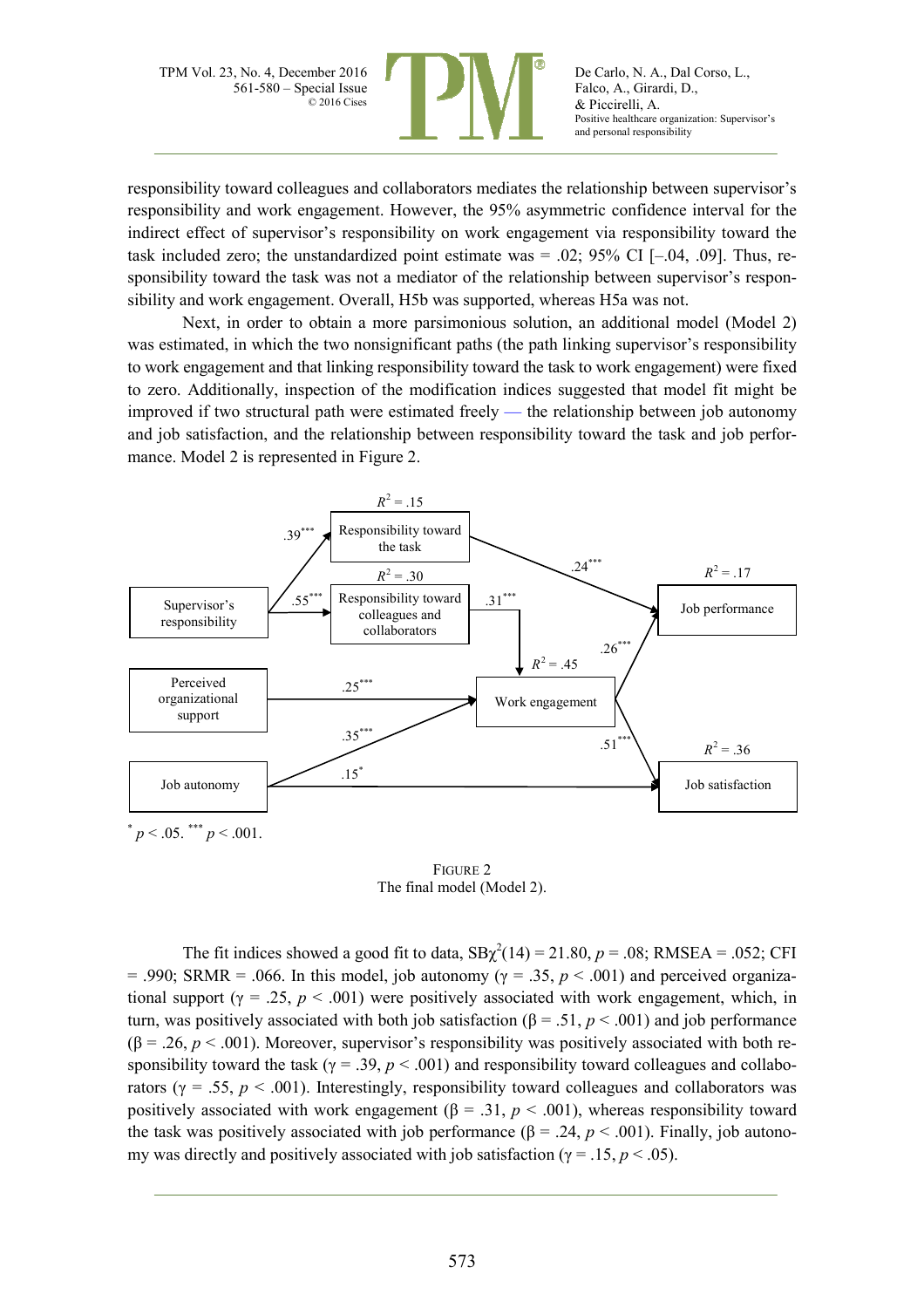

De Carlo, N. A., Dal Corso, L., Falco, A., Girardi, D., & Piccirelli, A. Positive healthcare organization: Supervisor's and personal responsibility

#### **DISCUSSION**

The aim of this study is not only to provide a theoretical framework, but also to improve concretely job performance and job satisfaction in the positive organization. This work moves from the identification of the crucial factors for a company to be considered positive, namely "to be, rather than to seem." The attention, therefore, is focused on essential aspects, investigated within a public health organization, oriented to the increase of employees' job performance and satisfaction with the aim to provide better service to patients. Among these essential issues, with particular reference to the JD-R model, supervisor's responsibility — rarely discussed in the literature — job autonomy and perceived organizational support were taken into consideration as job resources in promoting the motivational process of work engagement and its expected positive organizational impact. In a positive organization, essential factors are also responsibility toward the task and responsibility toward colleagues and collaborators, considered as personal resources. As a result, a further objective of this study is to test the mediation role of these personal resources in the relationship between supervisor's responsibility and work engagement, which, in turn, increases job performance and job satisfaction.

First, the factor structure of the Positive Organization Questionnaire (POQ) as well as of other scales used, was confirmed. Regarding the structural model hypothesized (Figure 1), results confirmed the role of job resources in promoting work engagement (Figure 2). Work engagement positively influenced both job performance and job satisfaction. Job satisfaction was also directly associated with job autonomy. This finding highlights the importance of this job resource when health organizations are considered.

Supervisor's responsibility was also positively associated with employee responsibility toward the task and responsibility toward colleagues and collaborators. However, while job autonomy and perceived organizational support showed a direct relation with work engagement, supervisor's responsibility promoted work engagement through the mediation of employee responsibility toward colleagues and collaborators. Finally, job performance was influenced by supervisor's responsibility through the mediation of responsibility toward the task. This result is consistent with commitment to the task, which characterizes organizations in general and health organizations in particular. However, it should be noted that responsibility toward the task did not affect, in our data, employees' job satisfaction, which was influenced by the engagement promoted directly by traditional job resources (perceived organizational support and job autonomy), and by the perception of responsibility toward colleagues and collaborators, confirming the need to take others into consideration.

A strength of the present study is to investigate the role of supervisor's responsibility, considered as a new job resource within the JD-R model, in addition to job autonomy and perceived organizational support. We used a new instrument, the POQ which exhibits good psychometric characteristics also in the healthcare context. The importance of supervisor's role is widely recognized in the literature. However, we have considered the issue of responsibility (i.e., supervisor's responsibility, employees' responsibility toward the task, and toward colleagues and collaborators) as a critical success factor.

This study presents some limitations. The POQ should be further tested in healthcare organizations, and the risk of biases due to common method variance — caused by the study crosssectional nature and data collection methods — has to be taken into account. In the future, longi-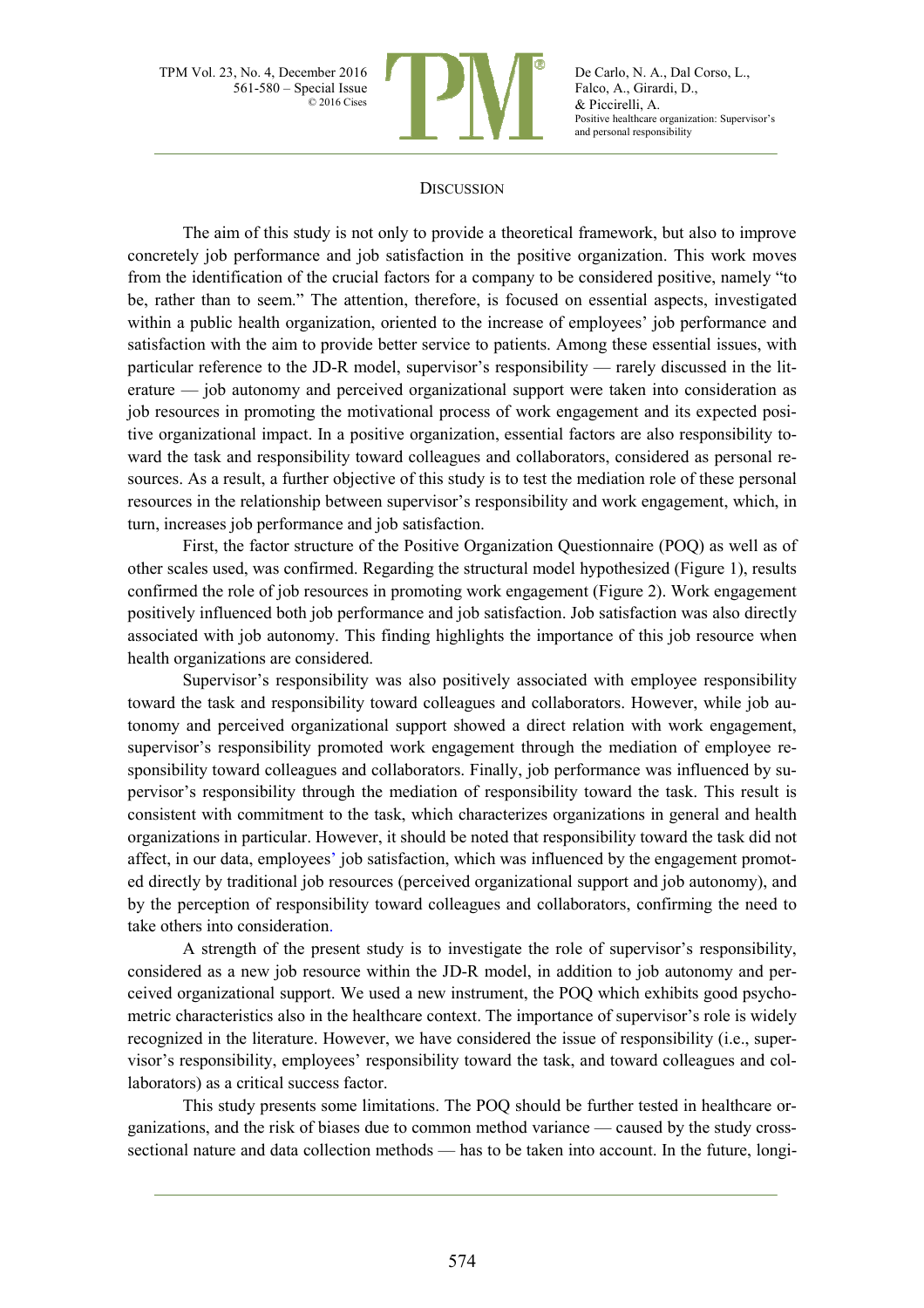

tudinal studies could be conducted to clarify the direction and causal relationships between the investigated dimensions, also using objective indicators or hetero-evaluations of the outcomes (Falco et al., 2013, 2012).

#### **REFERENCES**

- Alarcon, G. M., & Edwards, J. M. (2011). The relationship of engagement, job satisfaction and turnover intentions. *Stress and Health*, *27*, e294-e298. doi:10.1002/smi.1365
- Bakker, A. B. (2011). An evidence-based model of work engagement. *Current Directions in Psychological Science*, *20*, 265-269. doi:10.1177/0963721411414534
- Bakker, A. B., & Bal, M. P. (2010). Weekly work engagement and performance: A study among starting teachers. *Journal of Occupational and Organizational Psychology*, *83*, 189-206. doi:10.1348/09631 7909X402596
- Bakker, A. B., & Demerouti, E. (2007). The job demands-resources model: State of the art. *Journal of Managerial Psychology*, *22*, 309-328. doi:10.1108/02683940710733115
- Bakker, A. B., & Demerouti, E. (2016). Job demands-resources theory: Taking stock and looking forward. *Journal of Occupational Health Psychology*. Advance online publication. doi:10.1037/ocp0000056
- Bakker, A. B., Demerouti, E., & Euwema, M. C. (2005). Job resources buffer the impact of job demands on burnout. *Journal of Occupational Health Psychology*, *10*, 170-180. doi:10.1037/1076-8998.10.2.170
- Bakker, A. B., & Geurts, S. A. (2004). Toward a dual-process model of work-home interference. *Work and Occupations*, *31*, 345-366. doi:10.1177/0730888404266349
- Bakker, A. B., & Schaufeli, W. B. (2008). Positive organizational behavior: Engaged employees in flourishing organizations. *Journal of Organizational Behavior*, *29*, 147-154. doi:10.1002/job.515
- Barbieri, B., Dal Corso, L., Di Sipio, A., & De Carlo, A. (2016). Small opportunities are often the beginning of great enteprises: The role of work engagement in support of people through the recovery process and in preventing relapse in drug and alcohol abuse. *Work*, *55*, 373-383. doi:10.3233/WOR-162411
- Bono, C., Ried, L. D., Kimberlin, C., & Vogel, B. (2007). Missing data on the Center for Epidemiologic Studies Depression Scale: A comparison of 4 imputation techniques. *Research in Social and Administrative Pharmacy*, *3*, 1-27. doi:10.1016/j.sapharm.2006.04.001
- Borman, W. C., & Motowidlo, S. J. (1997). Task performance and contextual performance: The meaning for personnel selection research. *Human Performance*, *10*, 99-109. doi:10.1207/s15327043hup1002\_3
- Brunetto, Y., Xerri, M., Shriberg, A., Farr-Wharton, R., Shacklock, K., Newman, S., & Dienger, J. (2013). The impact of workplace relationships on engagement, well-being, commitment and turnover for nurses in Australia and the USA. *Journal of Advanced Nursing*, *69*, 2786-2799. doi:10.1111/jan.12165
- Burke, R. J., & Cooper, C. L. (Eds.). (2005). *Reinventing HRM: Challenges and new directions*. Oxford, UK: Routledge.
- Cameron, K. S., Dutton, J. E., & Quinn, R. E. (2003). Foundations of positive scholarship. In K. S. Cameron, J. E. Dutton, & R. E. Quinn (Eds.), *Positive organizational scholarship: Foundations of a new discipline* (pp. 3-13). San Francisco, CA: Berrett-Koehler.
- Cameron, K. S., & McNaughtan, J. (2015). Positive organizational change. What the field of positive organizational scholarship offers to organization development practitioners. In W. J. Rothwell, J. M. Stavros, & R. L. Sullivan (Eds.), *Practicing organization development. Leading transformation and change* (pp. 338-345). Hoboken, NJ: Wiley.
- Cameron, K. S., & Spreitzer, G. M. (2013). Introduction: What is about positive organizational scholarship? In K. S. Cameron & G. M. Spreitzer (Eds.), *The Oxford handbook of positive organizational scholarship* (pp. 1-14). New York, NY: Oxford University Press.
- Campbell, J. P., McCloy, R. A., Oppler, S. H., & Sager, C. E. (1993). A theory of performance. In E. Schmitt & W. C. Borman (Eds.), *Personnel selection in organizations* (pp. 35-70). San Francisco, CA: Jossey-Bass.
- Christian, M. S., Garza, A. S., & Slaughter, J. E. (2011). Work engagement: A quantitative review and test of its relations with task and contextual performance. *Personnel Psychology*, *64*, 89-136. doi:10. 1111/j.1744-6570.2010.01203.x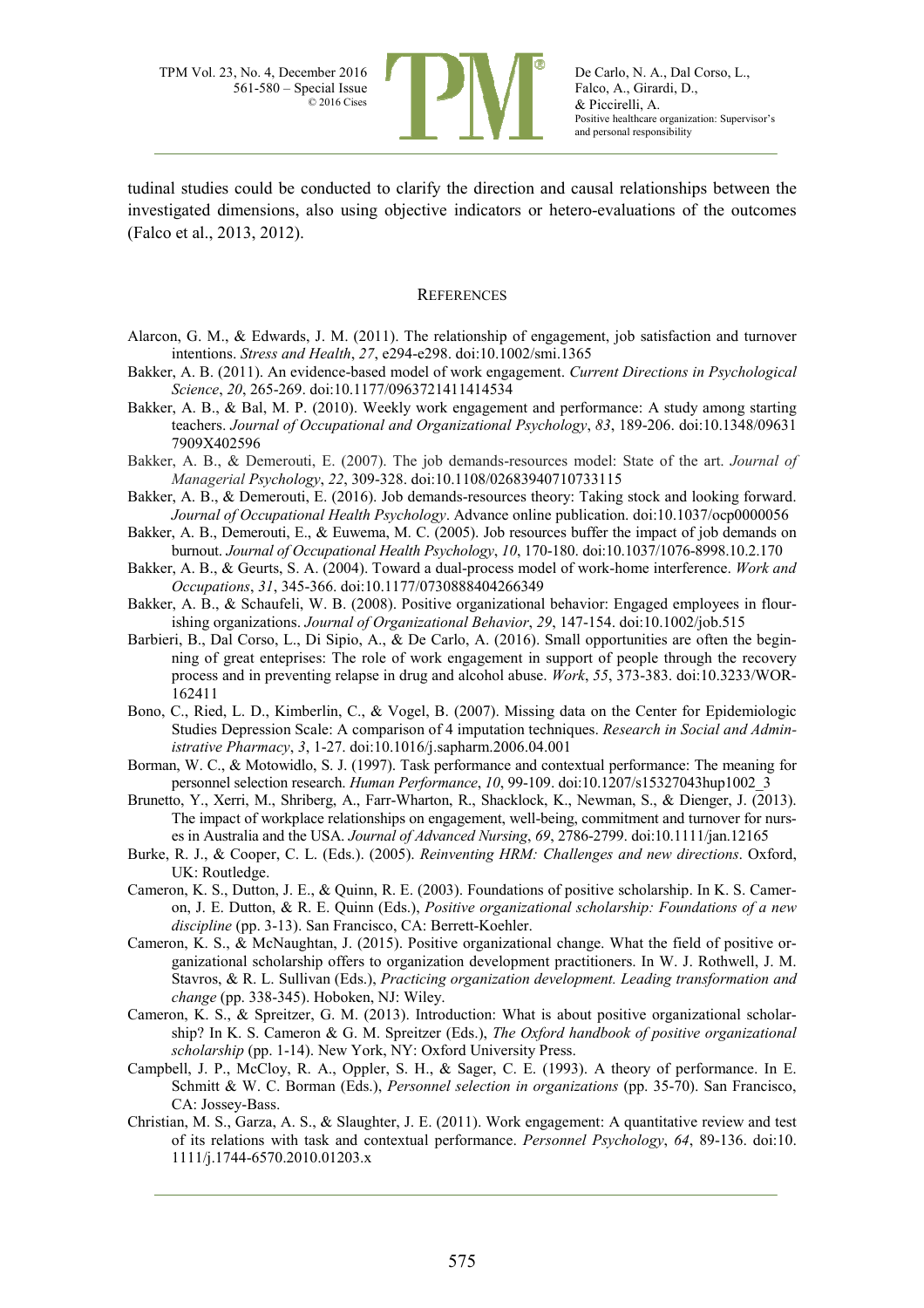

- Consiglio, C. & La Mura, V. (2015). Lo PsyCap secondo Luthans [The Psycap according to Luthans]. In A. Rolandi (Ed.), *Psychological capital. A key asset of the third millennium* (pp. 92-117). Milano, Italy: FrancoAngeli.
- Cottini, G. (2007). Responsabilità etica e gestione delle risorse umane: contributi per un'immagine del management sanitario [Ethical responsibility and human resource management: Contributions to an healthcare management' image]. In M. Picozzi & F. Banfi (Eds.), *Management ed etica delle risorse umane* (pp. 113-132). Milano, Italy: FrancoAngeli.
- Cropanzano, R., & Mitchell, M. S. (2005). Social exchange theory: An interdisciplinary review. *Journal of Management*, *31*, 874-900. doi:10.1177/0149206305279602
- D'Ettore, G., & Greco, M. (2015). Healthcare work and organizational interventions to prevent work related stress in Brindisi, Italy. *Safety and Health at Work*, *6*, 35-38. doi:10.1016/j.shaw.2014.10.003
- Dal Corso, L. (2008). Mediation effects of safety climate and safety motivation on the relation between organizational climate and safety performance in the workplace. *TPM – Testing, Psychometrics, Methodology in Applied Psychology*, *15*, 77-90. doi:10.4473/TPM.15.2.2
- Dal Corso, L., Floretta, P., Falco, A., Benevene, P., & De Carlo, A. (2013). The repertory grid technique in a research-intervention on work-related stress. *TPM – Testing, Psychometrics, Methodology in Applied Psychology*, *20*, 155-168. doi:10.4473/TPM.20.2.4
- De Carlo, N. A., Dal Corso, L., & De Carlo, A. (2015). *Positive Organization Questionnaire (POQ)*. Padova, Italy: Cises.
- De Carlo, A., Dal Corso, L., Di Sipio, A., Scarcella, M., & Sorvillo, D. (2016). Coping with the economic and labor crisis: Models and tools for the evaluation of suicide risk. *TPM – Testing, Psychometrics, Methodology in Applied Psychology*, *23*, 299-317. doi:10.4473/TPM.23.3.3
- De Carlo, N. A., Dal Corso, L., Marella, L., Girardi, D., & Mantovani, P. (2016). Razionalità diffusa: benessere organizzativo, performance, spiritualità nel lavoro [Diffused rationality, organizational wellbeing, performance, spirituality at work]. In F. Menegoni & N. A. De Carlo (Eds.), *Etica e mondo del lavoro. Razionalità, modelli, buone prassi* (pp. 69-96). Milano, Italy: FrancoAngeli.
- De Carlo, N. A., Falco, A., & Capozza, D. (2008). *Test di valutazione dello stress lavoro-correlato nella prospettiva del benessere organizzativo, Qu-Bo* [Test for the assessment of work-related stress risk in the organizational well-being perpective, Qu-Bo]. Milano, Italy: FrancoAngeli.
- Deci, E. L., & Ryan, R. M. (2000). The "what" and "why" of goal pursuits: Human needs and the selfdetermination of behavior. *Psychological Inquiry*, *11*, 227-268. doi:10.1207/S15327965PLI1104\_01
- Demerouti, E., Bakker, A. B., Nachreiner, F., & Schaufeli, W. B. (2001). The job demands-resources model of burnout. *Journal of Applied Psychology*, *86*, 499-512. doi:10.1037/0021-9010.86.3.499
- Demerouti, E., Cropanzano, R., Bakker, A. B., & Leiter, M. P. (2010). From thought to action: Employee work engagement and job performance. In A. B. Bakker & M. P. Leiter (Eds.), *Work engagement: A handbook of essential theory and research* (pp. 147-163). Hove, UK: Psychology Press.
- Di Sipio, A., Falco, A., Kravina, L., & De Carlo, N. A. (2012). Positive personal resources and organizational well-being: Resilience, hope, optimism, and self-efficacy in an Italian health care setting. *TPM – Testing, Psychometrics, Methodology in Applied Psychology*, *19*, 81-95. doi:10.4473/TPM19.4.5
- Donaldson-Feilder, E., Yarker, J., & Lewis, R. (2011). *Preventing stress in organizations. How to develop positive managers*. New York, NY: John Wiley & Sons Ltd.
- Downey, R. G., & King, C. V. (1998). Missing data in Likert ratings: A comparison of replacement methods. *The Journal of General Psychology*, *125*, 175-191. doi:10.1080/00221309809595542
- Drucker, P. F. (2008). Management (Rev. ed.). New York, NY: HarperCollins.
- Dyrbye, L. N., & Shanafelt, T. D. (2011). Physician burnout: A potential threat to successful health care reform. *The Journal of the American Medical Association*, *305*, 2009-2010. doi:10.1001/jama.2011.652
- Eisenberger, R., Armeli, S., Rexwinkel, B., Lynch, P. D., & Rhoades, L. (2001). Reciprocation of perceived organizational support. *Journal of Applied Psychology*, *86*, 42-51. doi:10.1037/0021-9010.86.1.42
- Eisenberger, R., Huntington, R., Hutchison, S., & Sowa, D. (1986). Perceived organizational support. *Journal of Applied Psychology*, *71*, 500-507. doi:10.1037/0021-9010.71.3.500
- Fisher, C. D. (2000). Mood and emotions while working: Missing pieces of job satisfaction. *Journal of Organizational Behavior*, *21*(2), 185-202.
- Falco, A., Girardi, D., Kravina, L., Trifiletti, E., Bartolucci, G. B., Capozza, D., & De Carlo, N. A. (2013). The mediating role of psycho-physic strain in the relationship between workaholism, job performance, and sickness absence: A longitudinal study. *Journal of Occupational and Environmental Medicine*, *55*, 1255-1261. doi:10.1097/JOM.0000000000000007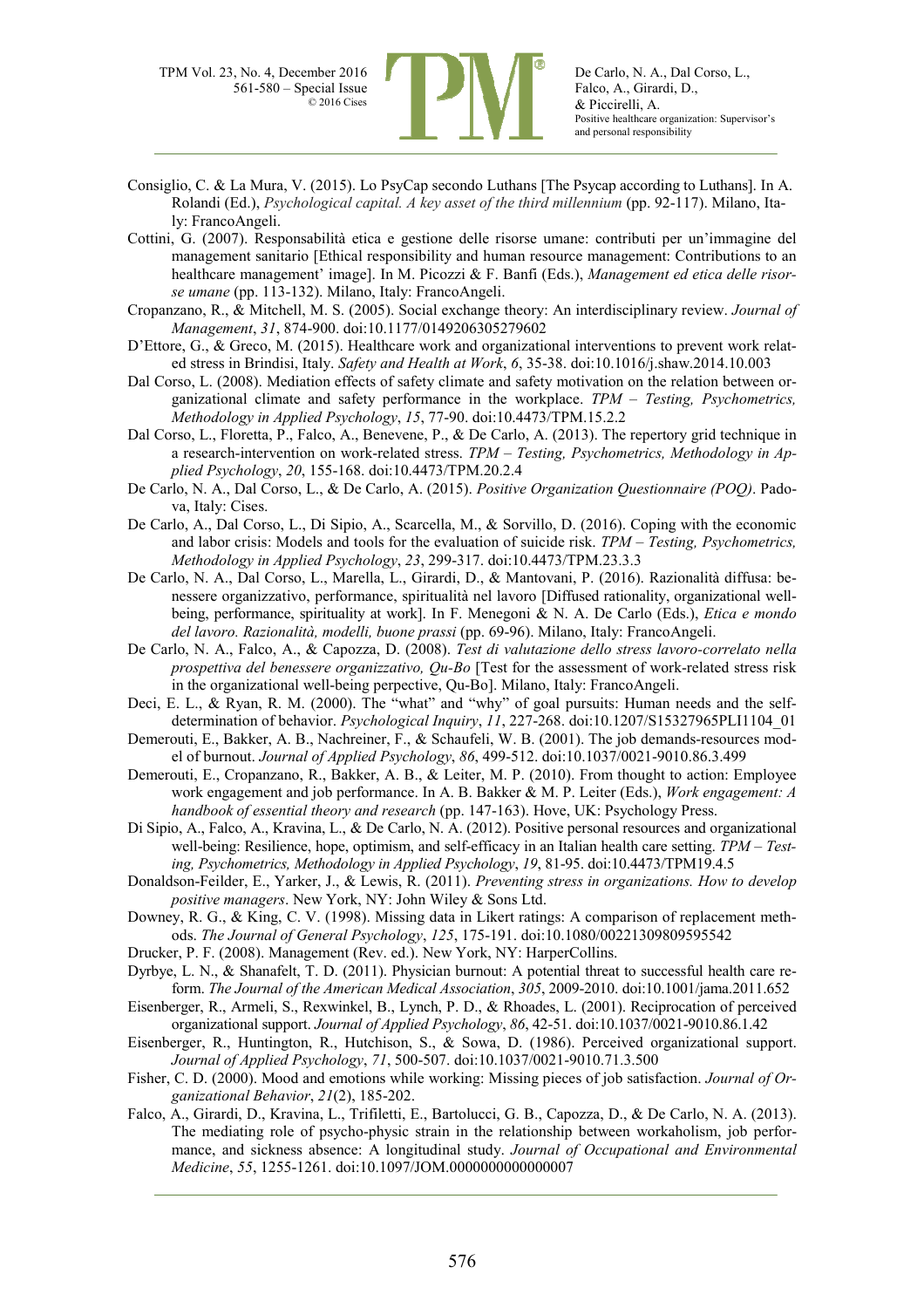

De Carlo, N. A., Dal Corso, L., Falco, A., Girardi, D., & Piccirelli, A. Positive healthcare organization: Supervisor's and personal responsibility

- Falco, A., Kravina, L., Girardi, D., Dal Corso, L., Di Sipio, A., & De Carlo, N. A. (2012). The convergence between self and observer ratings of workaholism: A comparison between couples. *TPM – Testing, Psychometrics, Methodology in Applied Psychology*, *19*, 311-324. doi:10.4473/TPM19.4.5
- Giallonardo, L. M., Wong, C. A., & Iwasiw, C. L. (2010). Authentic leadership of preceptors: Predictor of new graduate nurses' work engagement and job satisfaction. *Journal of Nursing Management*, *18*, 993-1003. doi:10.1111/j.1365-2834.2010.01126.x
- Gigliodoro, L. (2016). *Metodologia e strumenti di azione in tema di azienda positiva* [Methodology and tools in context of positive organization] (Unpublished master's thesis). University of Padova, Italy.
- Gilbreath, B. (2006). Promoting well-being through healthy supervision: Current knowledge and future directions. *Occupational Health Psychologist*, *3*(2), 5-8.
- Gilbreath, B., & Benson, P. G. (2004). The contribution of supervisor behaviour to employee psychological well-being. *Work and Stress*, *18*, 255-266. doi:10.1080/02678370412331317499
- Gilbreath, B., & Karimi, L. (2012). Supervisor behavior and employee presenteism. *International Journal of Leadership Studies*, *7*(1), 114-131.
- Girardi, D., Falco, A., De Carlo, A., Benevene, P., Comar, M., Tongiorgi, E., & Bartolucci, G. B. (2015). The mediating role of interpersonal conflict at work in the relationship between negative affectivity and biomarkers of stress. *Journal of Behavioral Medicine*, *38*, 922-931. doi:10.1007/s10865-015- 9658-x
- Gorgievski, M. J., Bakker, A. B., & Schaufeli, W. B. (2010). Work engagement and workaholism: Comparing the self-employed and salaried employees. *The Journal of Positive Psychology*, *5*, 83-96. doi:10.1080/17439760903509606
- Hakanen, J. J., Bakker, A., & Schaufeli, W. (2006). Burnout and engagement among teachers. *Journal of School Psychology*, *43*, 495-513. doi:10.1016/j.jsp.2005.11.001
- Halbesleben, J. R. (2010). A meta-analysis of work engagement: Relationships with burnout, demands, resources, and consequences. In A. B. Bakker & M. P. Leiter (Eds.), *Work engagement: A handbook of essential theory and research* (pp. 102-117). New York, NY: Psychology Press.
- Hansez, I., & Chmiel, N. (2010). Safety behavior: Job demands, job resources, and perceived management commitment to safety. *Journal of Occupational Health Psychology*, *15*, 267-278. doi:10.1037/a0019528
- Hawthorne, G., & Elliott, P. (2005). Imputing cross-sectional missing data: Comparison of common techniques. *Australian and New Zealand Journal of Psychiatry*, *39*(7), 583-590.
- Hu, Q., Schaufeli, W. B., & Taris, T. W. (2011). The Job Demands-Resources model: An analysis of additive and joint effects of demands and resources. *Journal of Vocational Behavior*, *79*, 181-190. doi: 10.1016/j.jvb.2010.12.009
- Jöreskog, K. G., & Sörbom, D. (2006). *LISREL 8.80 for Windows*. Lincolnwood, IL: Scientific Software International.
- Karasek, R. A., & Theorell, T. (1990). *Healthy work*. New York, NY: Basic Book.
- Karatepe, O. M. (2011). Procedural justice, work engagement, and job outcomes: Evidence from Nigeria. *Journal of Hospitality Marketing and Management*, *20*, 855-878. doi:10.1080/19368623.2011.577688
- Karimi, L. (2008). A study of a multidimensional model of work-family conflict among Iranian employees. *Community, Work & Family*, *11*, 283-295. doi:10.1080/13668800802133958
- Karimi, L., Karimi, H., & Nouri, A. (2011). Predicting employees' well-being using work-family conflict and job strain models. *Stress and Health*, *27*, 111-122. doi:10.1002/smi.1323
- Karimi, L., & Nouri, A. (2009). Do work demands and resources predict work-to-family conflict and facilitation? A study of Iranian male employees. *Journal of Family and Economic Issues*, *30*, 193-202. doi:10.1007/s10834-009-9143-1
- Koyuncu, M., Burke, R. J., & Fiksenbaum, L. (2006). Work engagement among women managers and professionals in a Turkish bank: Potential antecedents and consequences. *Equal Opportunities International*, *25*, 299-310. doi:10.1108/02610150610706276
- Laschinger, H. K. S., & Finegan, J. (2005). Empowering nurses for work engagement and health in hospital settings. *The Journal of Nursing Administration*, *35*(10), 439-449.
- Laschinger, H. K. S., & Leiter, M. P. (2006). The impact of nursing work environments on patient safety outcomes: The mediating role of burnout engagement. *Journal of Nursing Administration*, *36*(5), 259-267.
- Lewis, R., Donaldson-Feilder, E., & Tharani, T. (2011). *Management competencies for enhancing employee engagement*. *Research insight*. London, UK: Chartered Institute of Personnel and Development.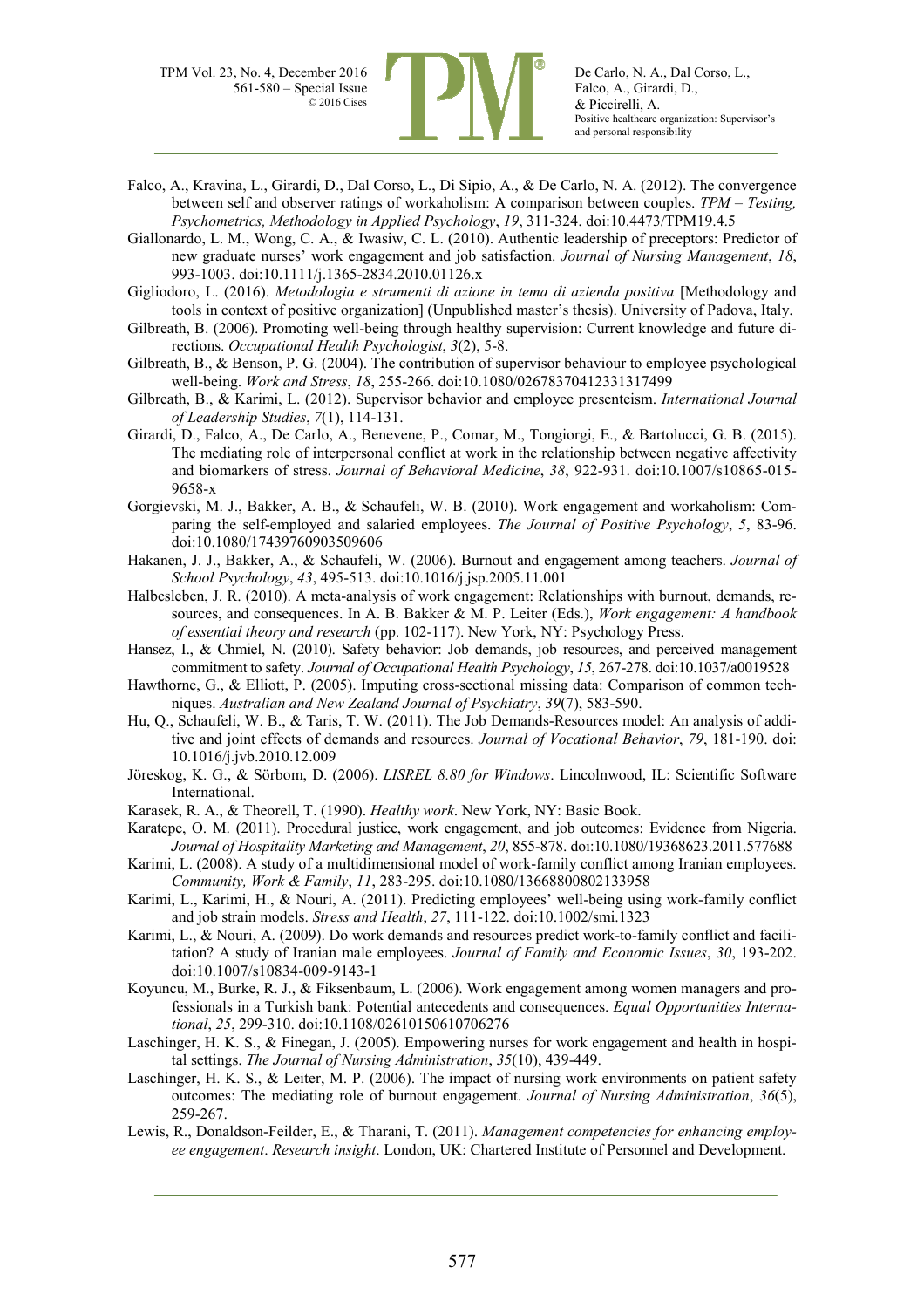

- Liu, C., Spector, P., & Jex, S. (2005). The relation of job control with job strains: A comparison of multiple data sources. *Journal of Occupational and Organizational Psychology*, *78*, 325-336. doi:10.1348/ 096317905X26002
- Llorens, S., Bakker, A. B., Schaufeli, W., & Salanova, M. (2006). Testing the robustness of the job demands-resources model. *International Journal of Stress Management*, *13*, 378-391. doi:10.1037/1072- 5245.13.3.378
- Lowe, G. (2012). How employee engagement matters for hospital performance. *Healthcare Quarterly*, *15*(2), 29-39.
- Luthans, F. (2002). Positive organizational behavior: Developing and managing psychological strengths. *The Academy of Management Executive*, *16*, 57-72. doi:10.5465/AME.2002.6640181
- Luthans, F., & Youssef, C. M. (2007). Emerging positive organizational behavior. *Journal of Management*, *33*, 321-349. doi:10.1177/0149206307300814
- Macey, W. H., & Schneider, B. (2008). The meaning of employee engagement. *Industrial and Organizational Psychology*, *1*, 3-30. doi:10.1111/j.1754-9434.2007.0002.x
- Mache, S., Danzer, G., Klapp, B. F., & Groneberg, D. A. (2013). Surgeons' work ability and performance in surgical care: Relations between organisational predictors, work engagement and work ability. *Langenbeck's Archives of Surgery*, *398*, 317-325. doi:10.1007/s00423-012-1044-3
- MacKinnon, D. P. (2008). *Introduction to statistical mediation analysis*. New York, NY: Lawrence Erlbaum Associates.
- MacKinnon, D. P., Cheong, J., & Pirlott, A. G. (2012). Statistical mediation analysis. In H. Cooper, P. M. Camic, D. L. Long, A. T. Panter, D. Rindskopf, & K. J. Sher (Eds.), *APA handbook of research methods in psychology* (Vol. 2, pp. 313-331). Washington, DC: American Psychological Association.
- Marangoni, N. (2016). *Un contributo per la validazione di un questionario sull'organizzazione positiva* [A contribution to the validation of a questionnaire about positive organization] (Unpublished master's thesis). University of Padova, Italy.
- Maslach, C., & Leiter, M. P. (1997). *The truth about burnout*. San Francisco, CA: Jossey-Bass
- Mathieu, C., Fabi, B., Lacoursière, R., & Raymond, L. (2016). The role of supervisory behavior, job satisfaction and organizational commitment on employee turnover. *Journal of Management & Organization*, *22*, 113-129. doi:10.1017/jmo.2015.25
- Mauno, S., Kinnunen, U., & Ruokolainen, M. (2007). Job demands and resources as antecedents of work engagement: A longitudinal study. *Journal of Vocational Behavior*, *70*, 149-171. doi:10.1016/j.jvb. 2006.09.002
- Meijman, T. F., & Mulder, G. (1998). Psychological aspects of workload. In P. J. Drenth, H. Thierry, & C. J. de Wolff (Eds.), *Handbook of work and organizational psychology* (2nd ed., pp. 5-33). Hove, UK: Erlbaum.
- Meyers, M. C., van Woerkom, M., & Bakker, A. B. (2013). The added value of the positive: A literature review of positive psychology interventions in organizations. *European Journal of Work and Organizational Psychology*, *22*, 618-632. doi:10.1080/1359432X.2012.694689
- Parker, S. K., & Griffin, M. A. (2011). Understanding active psychological states: Embedding engagement in a wider nomological net and closer attention to performance. *European Journal of Work and Organizational Psychology*, *20*, 60-67. doi:10.1080/1359432X.2010.532869
- Porter, M. E., & Kramer, M. R. (2006). Strategy and society: The link between competitive advantage and corporate social responsibility. *Harward Business Review*, *84*(12), 78-92.
- Prins, J. T., Van Der Heijden, F. M. M. A., Hoekstra-Weebers, J. E. H. M., Bakker, A. B., Van de Wiel, H. B. M., Jacobs, B., & Gazendam-Donofrio, S. M. (2009). Burnout, engagement and resident physicians' self-reported errors. *Psychology, Health & Medicine*, *14*, 654-666. doi:10.1080/ 13548500903311554
- Ram, P., Barghavi, S., & Prabhakar, G. V. (2011). Work environment, service climate, and customer satisfaction: Examining theoretical and empirical connections. *International Journal of Business and Social Science*, *2*(20), 121-132.
- Randall, G. E., & Williams, A. P. (2006). Exploring limits to market-based reform: managed competition and rehabilitation home care services in Ontario. *Social Science & Medicine*, *62*, 1594-1604. doi:10.1016/j.socscimed.2005.08.042
- Rhoades, L., & Eisenberger, R. (2002). Perceived organizational support: A review of the literature. *Journal of Applied Psychology*, *87*, 698-714. doi:10.1037/0021-9010.87.4.698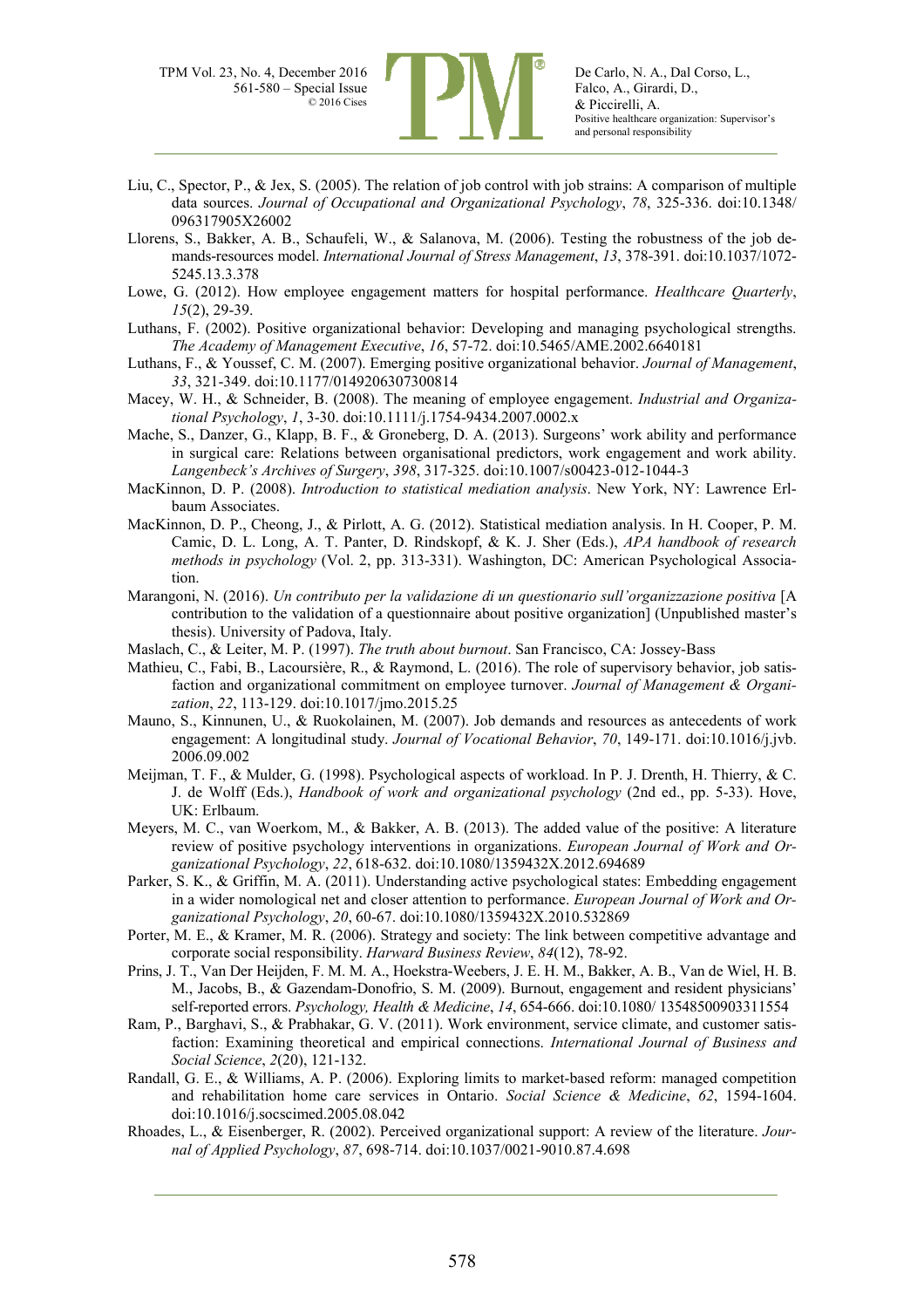

Rhoades Shanok, L., Roch, S. G., & Mishra, V. (2012). Why we should care about exchange relationships with coworkers as well as supervisors: Both fellow employees and the organization benefit. *TPM – Testing, Psychometrics, Methodology in Applied Psychology*, *19*, 291-310. doi:10.4473/ TPM19.4.4

Rich, B. L., Lepine, J. A., & Crawford, E. R. (2010). Job engagement: Antecedents and effects on job performance. *Academy of Management Journal*, *53*, 617-635. doi:10.5465/AMJ.2010.51468988

Riggle, R. J., Edmondson, D. R., & Hansen, J. D. (2009). A meta-analysis of the relationship between perceived organizational support and job outcomes: 20 years of research. *Journal of Business Research*, *62*, 1027-1030. doi:10.1016/j.jbusres.2008.05.003

Rothbard, N. P. (2001). Enriching or depleting? The dynamics of engagement in work and family roles. *Administrative Science Quarterly*, *46*, 655-684. doi:10.2307/3094827

Rukh, L., Choudhary, M. A., & Abbasi, S. A. (2015). Analysis of factors affecting employee satisfaction: A case study from Pakistan. *Work*, *52*, 137-152. doi:10.3233/WOR-152039

Saks, A. M. (2006). Antecedents and consequences of employee engagement. *Journal of Managerial Psychology*, *21*, 600-619. doi:10.1108/02683940610690169

- Salanova, M., Agut, S., & Peiró, J. M. (2005). Linking organizational resources and work engagement to employee performance and customer loyalty: The mediating role of service climate. *Journal of Applied Psychology*, *90*, 1217-1227. doi:10.1037/0021-9010.90.6.1217
- Salanova, M., & Schaufeli, W. B. (2008). A cross-national study of work engagement as a mediator between job resources and proactive behaviour. *The International Journal of Human Resource Management*, *19*, 116-131. doi:10.1080/09585190701763982
- Scaccabarozzi, G., Limonta, F., & Amodio, E. (2016). Hospital, local palliative care network and public health: How do they involve terminally ill patients? *European Journal of Public Health*. Advance online publication. doi:10.1093/eurpub/ckw152
- Schaufeli, W. B., & Bakker, A. B. (2004). Job demands, job resources, and their relationship with burnout and engagement: A multi-sample study. *Journal of Organizational Behavior*, *25*, 293-315. doi:10. 1002/job.248
- Schaufeli, W. B., Bakker, A. B., & Salanova, M. (2006). The measurement of work engagement with a short questionnaire. A cross-national study. *Educational and Psychological Measurement*, *66*, 701- 716. doi:10.1177/0013164405282471
- Schaufeli, W. B., Salanova, M., González-Romá, V., & Bakker, A. B. (2002). The measurement of engagement and burnout: A two sample confirmatory factor analytic approach. *Journal of Happiness studies*, *3*, 71-92. doi:10.1023/A:1015630930326
- Schaufeli, W. B., & Taris, T. W. (2014). A critical review of the Job Demands-Resources model: Implications for improving work and health. In G. F. Bauer & O. Hämmig (Eds.), *Bridging occupational, organizational and public health. A transdisciplinary Approach* (pp. 43-68). Dordrecht, The Netherlands: Springer.
- Schaufeli, W. B., Taris, T. W., & Bakker, A. B. (2006). Dr. Jekyll or Mr. Hyde: On the differences between work engagement and workaholism. In R. J. Burke (Ed.), *Research companion to working time and work addiction* (pp. 193-217). Cheltenham, UK: Edward Elgar.
- Schaufeli, W. B., & Van Rhenen, W. (2006). Over de rol van positieve en negatieve emoties bij het welbevinden van managers: Een studie met de Job-related Affective Well-being Scale (JAWS) [About the role of positive and negative emotions in managers' well-being: A study using the Jobrelated Affective Well-being Scale (JAWS)]. *Gedrag & Organisatie*, *19*(4), 223-244.
- Schermelleh-Engel, K., Moosbrugger, H., & Müller, H. (2003). Evaluating the fit of structural equation models: Tests of significance and descriptive goodness-of-fit measures. *Methods of Psychological Research Online*, *8*(2), 23-74.
- Seligman, M. E., & Csikszentmihalyi, M. (2000). Special issue on happiness, excellence, and optimal human functioning. *American Psychologist*, *55*(1), 5-183.
- Shimazu, A., Schaufeli, W. B., Kamiyama, K., & Kawakami, N. (2015). Workaholism vs. work engagement: The two different predictors of future well-being and performance. *International Journal of Behavioral Medicine*, *22*, 18-23. doi:10.1007/s12529-014-9410-x
- Simpson, M. R. (2009). Engagement at work: A review of the literature. *International Journal of Nursing Studies*, *46*, 1012-1024. doi:10.1016/j.ijnurstu.2008.05.003
- Thirapatsakun, T., Kuntonbutr, C., & Mechinda, P. (2014). The relationships among job demands, work engagement, and turnover intentions in the multiple groups of different levels of perceived organizational supports. *Universal Journal of Management*, *2*, 272-285. doi:10.13189/ujm.2014.020703